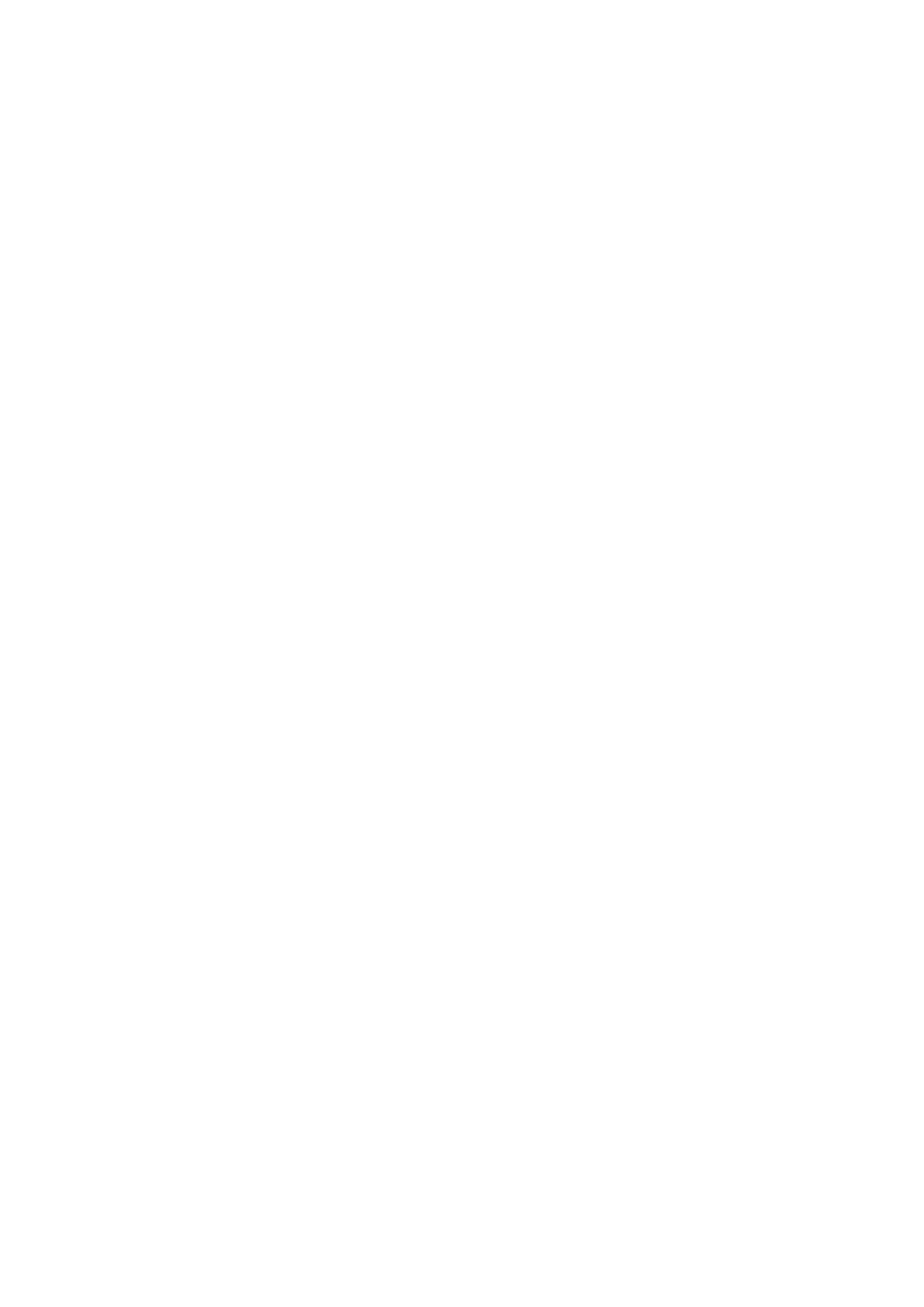## How informal and non-formal learning is recognised in Europe

Finland – country report

This country report was composed as part of a larger study on validation of non-formal and informal learning in Europe. The country reports of Austria, Denmark, Finland, France, Norway, the Netherlands, and the United Kingdom as well as the summary of the study both in English and German, and finally the complete publication (in German only) can be found at

[www.bertelsmann-stiftung.de/vnfil-in-europe.](http://www.bertelsmann-stiftung.de/vnfil-in-europe)

#### **Kontakt**

.

Dr. Martin Noack Senior Project Manager "Learning for Life" Programme Phone +49 5241 81-81476 martin.noack@bertelsmann-stiftung.de

**Autor**: Anni Karttunen Centre for International Mobility – CIMO, Finland

**Titelbildfoto:** Arne Weychardt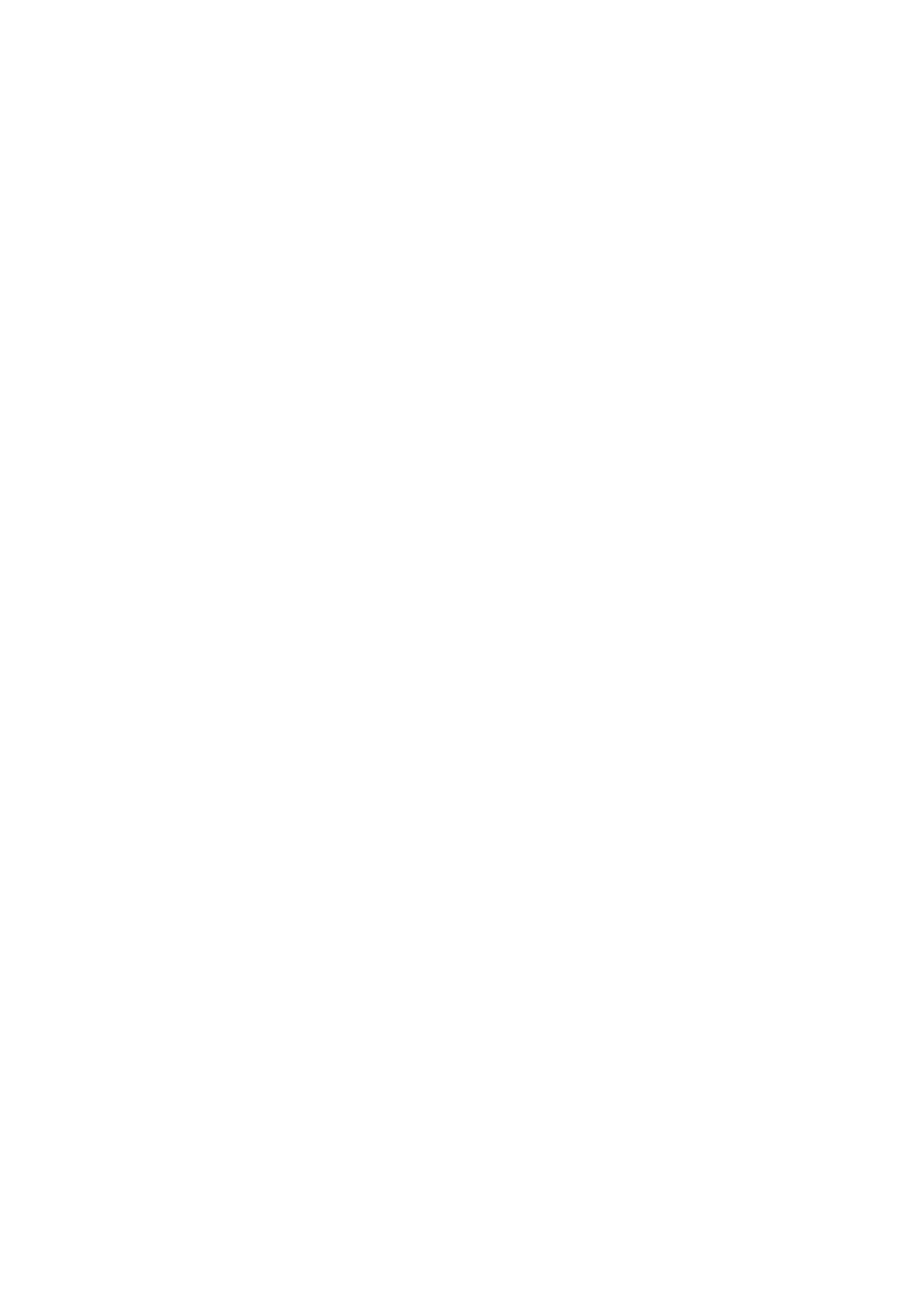| 3.1 |       |                                                    |                                                                                                                                                                |
|-----|-------|----------------------------------------------------|----------------------------------------------------------------------------------------------------------------------------------------------------------------|
| 3.2 |       |                                                    |                                                                                                                                                                |
|     | 321   |                                                    |                                                                                                                                                                |
|     | 3.2.2 |                                                    |                                                                                                                                                                |
| 3.3 |       |                                                    |                                                                                                                                                                |
| 3.4 |       |                                                    |                                                                                                                                                                |
|     | 3.4.1 |                                                    |                                                                                                                                                                |
|     | 3.4.2 | Specialists in competence-based qualifications  18 |                                                                                                                                                                |
|     | 3.4.3 |                                                    |                                                                                                                                                                |
| 3.5 |       |                                                    |                                                                                                                                                                |
|     | 3.5.1 |                                                    |                                                                                                                                                                |
|     | 3.5.2 |                                                    |                                                                                                                                                                |
|     | 3.5.3 |                                                    |                                                                                                                                                                |
|     | 3.5.4 |                                                    |                                                                                                                                                                |
|     |       |                                                    |                                                                                                                                                                |
|     |       |                                                    | Core elements of the validation of formal and non-formal<br>Evaluation and relevance for the target group 15<br>Roles and responsibilities of stakeholders  17 |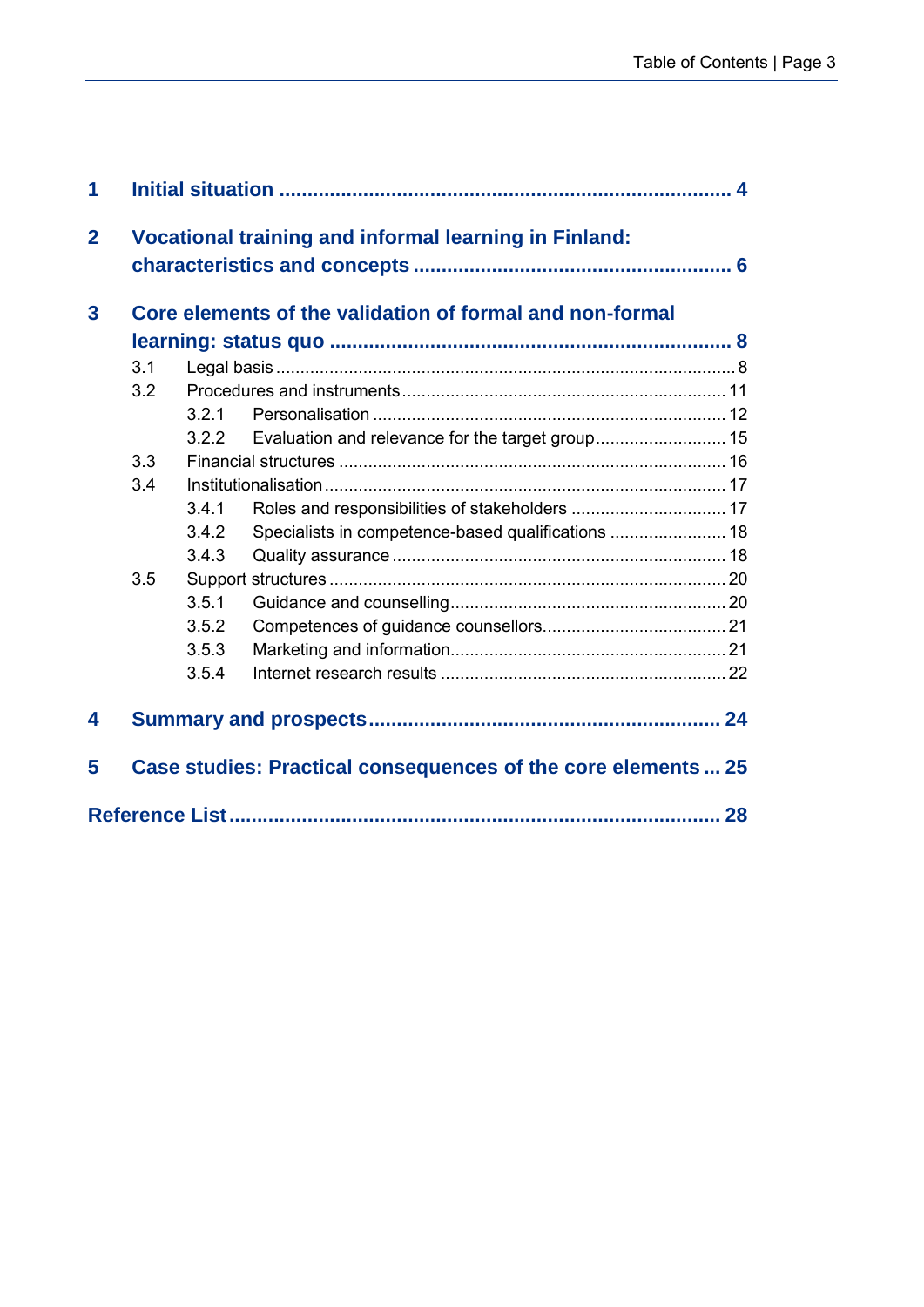## **The situation in Finland: The validation of informal and non-formal learning for persons with low levels of formal qualification: status quo and perspectives**

## <span id="page-5-0"></span>**1 Initial situation**

In Finland validation of non-formal and informal learning procedures in vocational education and training (VET) are embedded in the education system. The official name for the VET qualification system for adults is competence-based qualifications (Näyttötutkinnot). The competence-based qualifications were first introduced in 1995. In 2007, the aspect of validation of non-formal and informal learning in the qualification system was further strengthened as the regulatory process called "personalisation" was introduced. Personalisation is a three-phase process that comprises of identification, documentation, assessment and certification. All Finnish VET qualifications are described in terms of learning outcomes and include assessment criteria. The qualification requirements are national and have a regulatory status.

The rationale, why the competence-based qualification system was implemented in the mid-90s still remains current. In a Ministry of Education report from 2004, the benefits of validation of non-formal and informal learning were examined. The report concludes that by making an individual's competences visible, it is easier to plan and provide targeted training and the documentation of the assessment of prior learning gives the individual better opportunities to manage the challenges of a knowledge and competence society and to remain mobile in the job market. The report also estimates that recognition of prior learning can shorten the time spent studying, which saves the individual's time, money and other resources.

Additionally the report states that better documentation of the competences provides better opportunities for working life to utilize the competences of their staff in a more appropriate manner. Staff's hidden competences are made visible, which can increase a company's possibilities to better compete in the marketplace.

Furthermore, the report states that from the viewpoint of the society, recognition of prior learning will increase the provisions of the investments that are directed at HRD and staff training. Recognition of prior learning can play a major role in terms of the competence needs of the future. (Ministry of Education 2004: 18)

The target group of the competence-based qualification are in most cases individuals, who are in need of a formal qualification. They may have years of work experience, but lack formal qualifications or their qualifications may be obsolete or from another sector altogether. The individuals may also be job-changers, who seek for a qualification in a new line of work, which may e.g. have better employability. It is also common that individuals working in a company that is very specialized seek only to get a part qualification (qualification module), which targets their specific task at work.

The Ministry of Culture and Education (which decides on the qualification structure, i.e. which qualifications are available and which are not in Finland, and carries out research reports and strategies on education at all levels of education) state the following in the Education and Research 2012-2016 report: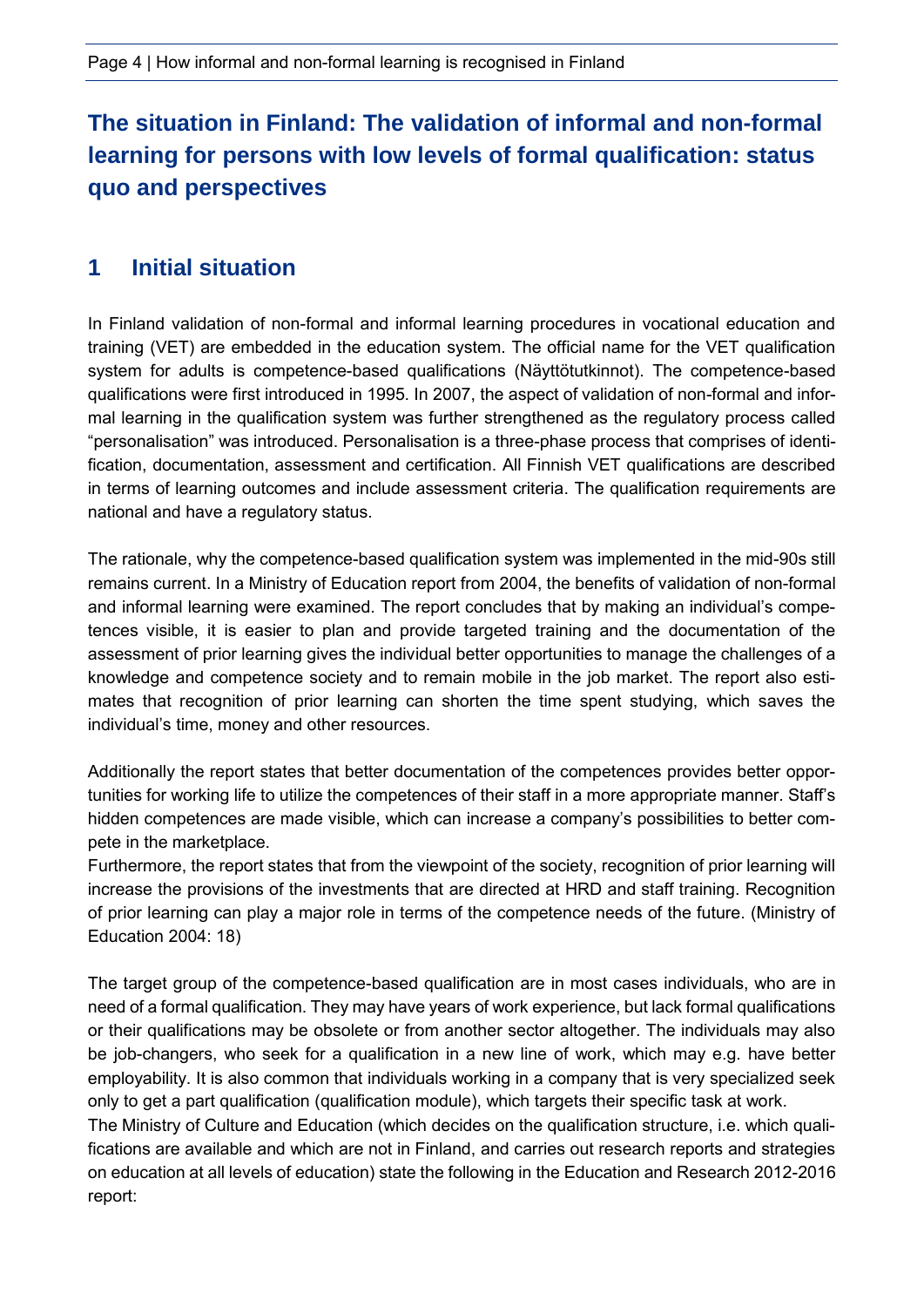"The coming years will be marked by problems with access to labour force owing to the demographic change, changes in competence requirements and the challenge as regards the sustainability of the national economy. For society, the availability of workforce will be a problem at least in two respects. First of all, the shortage of workforce will complicate the operation of growth business and undermine the availability of welfare services in particular." (Ministry of Education and Culture 2012: 12) The report concludes, that:

"Access to competent workforce can be improved and the unfavourable development of the care ratio can be compensated through measures improving the efficiency of the education system and the targeting of the education and training supply. In terms of education policy, this means shortening the overall time spent in education and training and the average age at the time of qualification by means of shortening the time spent at each level of education, expediting transition phases, reducing unnecessary doubling in education and enhancing the recognition of prior learning, improving the completion rate in education, and improving the matching of education supply and labour demand." (Ministry of Education and Culture 2012: 12)

The long history and experiences gained from the benefits of validation of non-formal and informal learning in Finland, both from the socio-economic viewpoint as well as from the viewpoint of the individual, have been but positive. Validation of non-formal and informal learning enjoys a high market value and there continues to be a strong political will to support and develop the system further.

In Finland, there is no statistics available regarding the individuals' qualification level before they decide to complete competence-based qualifications. However, it can be assumed that the number of individuals who are unemployed and seek to have their competences validated and/or gain missing skills in the competence-based qualifications system is a relatively good indicator that validation of non-formal and informal learning has positive effects on their qualification level and employability.

In 2011, according to the Finnish National Board of Education statistics, 6 300 individuals took the competence-based qualifications (full qualification) as unemployment training (i.e. financed by the Ministry of Labour), whereas 14 200 individuals took the competence-based qualifications either financed by the Ministry of Culture and Education, by their employer or by themselves. Commonly the latter target group are in employment, but wish to, e.g. gain a permanent contract with their employer or improve their employability in general.<sup>1</sup>

-

<sup>1</sup> vipunen.csc.fi/fi-fi/ammatillinenkoulutus/tutkinnot/Pages/default.aspx (accessed 15.10.2014)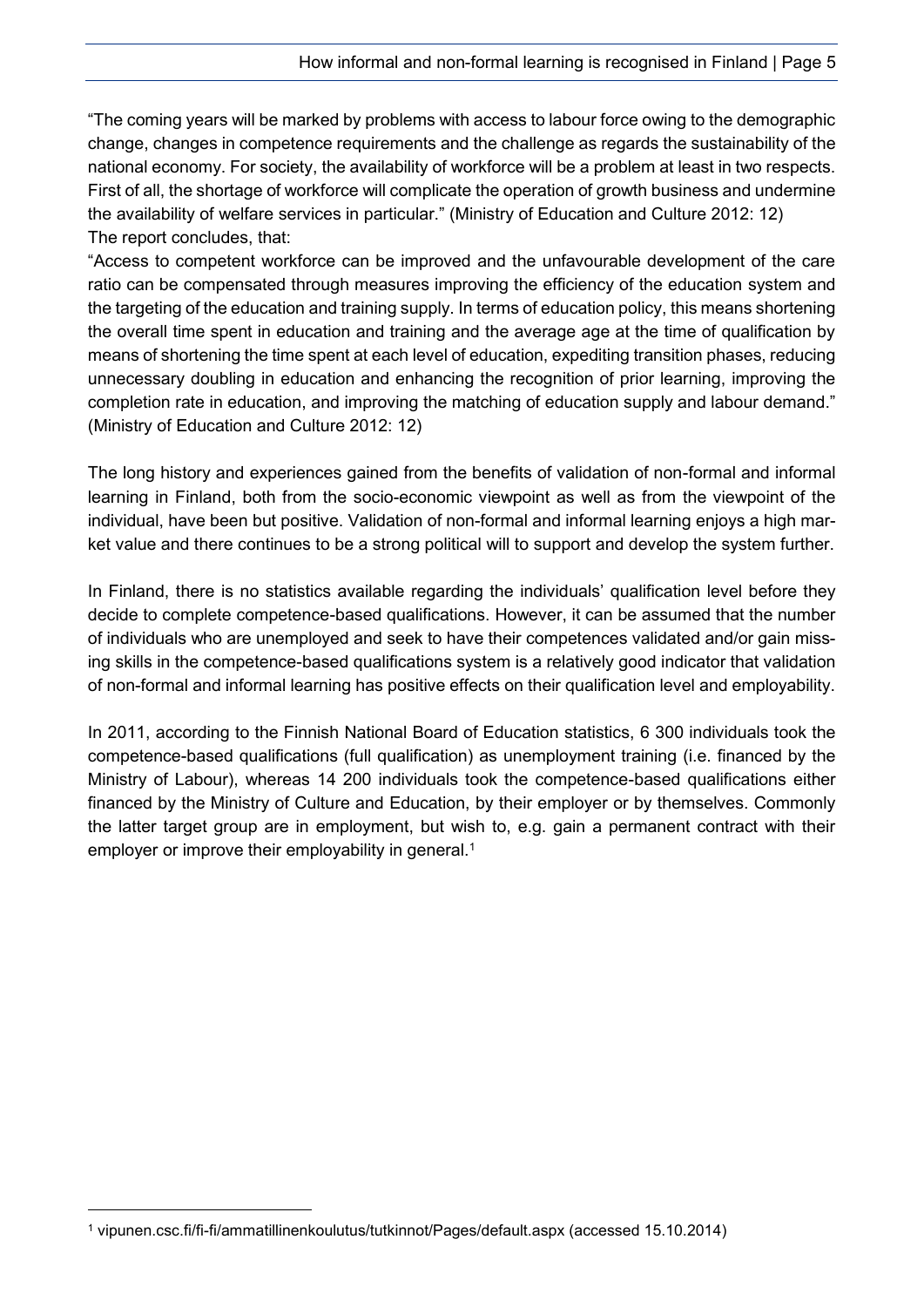## <span id="page-7-0"></span>**2 Vocational training and informal learning in Finland: characteristics and concepts**

Vocational education and training in Finland can be divided in school based vocational training aimed at youngsters (Vocational Qualifications) vocational education and training for adults. The VET system for adults is called competence-based qualifications and it includes three different types of qualifications: 1)Vocational qualifications (same criteria as for the youngsters, but the method of completing the qualification is competence based and includes the personalisation process); 2) Further Vocational Qualifications (for skilled people with work experience); and 3) Specialist Vocational Qualifications (for people with the most demanding tasks of the field, e.g. supervisory tasks). In general, there is no prior qualification requirement for taking Further or Specialist Vocational Qualifications. Work experience is usually the entry requirement. There are a few exceptions within the regulated professions.

There are some 170 VET providers for adults in Finland. Majority of them are VET colleges (for both young and adults) owned by a municipality or joint municipalities. Some VET providers are limited companies and a few foundations and associations. Small VET providers usually concentrate in providing vocational education and training for a very specific field of qualifications (e.g. qualifications in the field of music) whereas the larger municipality colleges often provide VET in a variety of sectors, such as technology and transport, culture, natural sciences, health care, hospitality etc.

It has to be pointed out that the VET provider is not necessarily the organizer of qualifications. The organizer of qualifications is responsible for the personalisation process as a whole, but can purchase the preparatory training from another organization. But in majority of the cases the VET provider and the organizer of qualifications is the same organization. It has to be borne in mind that validation is an independent process and training is provided according to the need of the individual. At the moment there are 374 VET qualifications available. 52 are vocational upper secondary qualifications (that can be completed either as school-based of competence-based), 190 are further vocational qualifications and 132 specialist vocational qualifications. The qualifications usually give the individual an opportunity to work in range of occupations of the field in question.

All VET qualifications, regardless of how they were achieved, grant the individual a right to apply for Higher Education (Universities of Applied Sciences, Bachelor level studies). The aim of the Finnish education system is to support the idea of Lifelong Learning so that there are no "dead ends" in the education system, but all individuals have an opportunity to engage in further learning regardless of the path that they have chosen.

"Lifelong learning policy entails that transitions from one level to another and from education to the labour market are as flexible as possible. Learning does not end with a degree or qualification gained in youth but continues throughout adult life. In all education and training, attention will be paid to the recognition of prior learning so that knowledge and skills gained earlier within and outside the education system can be counted towards a qualification as fully as possible. An adult education and training system comprising all the levels of education creates a basis for responding to the competence requirements in working life and for offering high quality services for self-improvement, for instance, in liberal adult education." (Ministry of Education and Culture 2012: 7)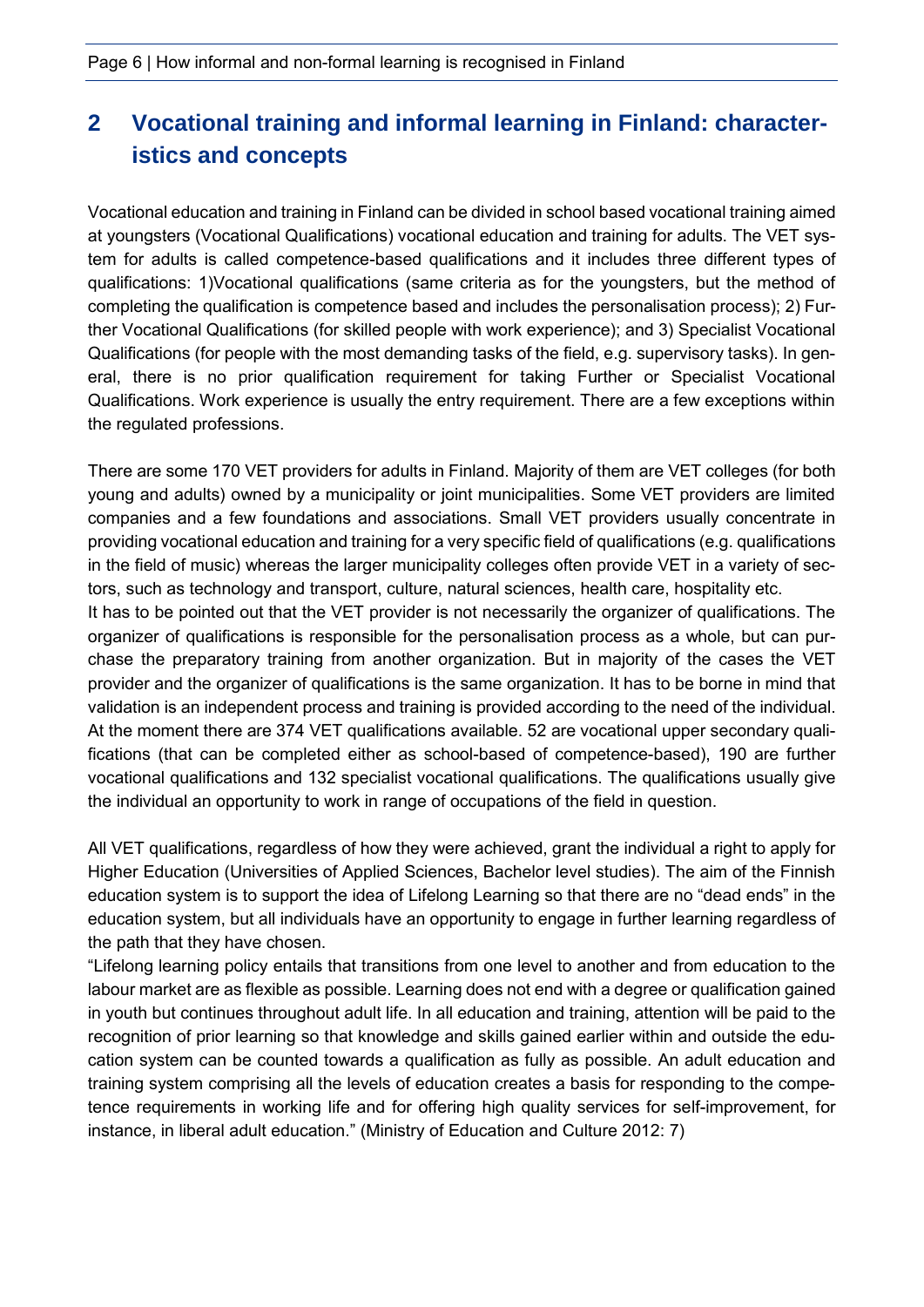Among the young age group (25-29) there are relatively big gender differences between high qualified and low qualified people. 20 percent of the men in that age group do not have any post comprehensive education (comprehensive education is a nine-year compulsory basic education, comprehensive school from the age of 7 to 16) and 23 percent have higher education, whereas 40 percent of the women in that age group have a higher education. If the entire working age population is looked at (people between 25-64 years), there were 308 000 men and 215 000 women without post comprehensive education (Finland has a population of 5,45 Million people). These groups of individuals, who do not possess any post comprehensive education qualifications are called lowqualified. Low-qualified individuals may not have any qualifications, but they may still be highly skilled.

In 1970 almost seventy-four percent of the working age population did not have any post comprehensive education, whereas by 2012 the corresponding percentage was 18,3 percent. All in all the number of people among the working aged people who are without any post comprehensive school education has sharply decreased and the number of people with either secondary or higher education increased relatively evenly since 1970 and the development has continued in the 21st century. (Kalenius and Aleksi 2014: 6-8)

However, there are still over half a million working aged people in Finland, who have no qualifications. In addition to that there is an increasing number of immigrants coming to Finland, who either do not have any formal qualifications from their country of origin or the qualification requirements do not meet with the requirements of Finnish working life. Furthermore, as the working life changes rapidly, new occupations appear and the profiles of old occupations change. There are thousands of individuals, whose qualifications are obsolete and they need to update their qualifications.

In this respect, the competence-based qualifications and the validation procedures (personalisation) embedded within provide a significant, flexible and a speedy way for individuals to gain a new qualification or update the old qualification.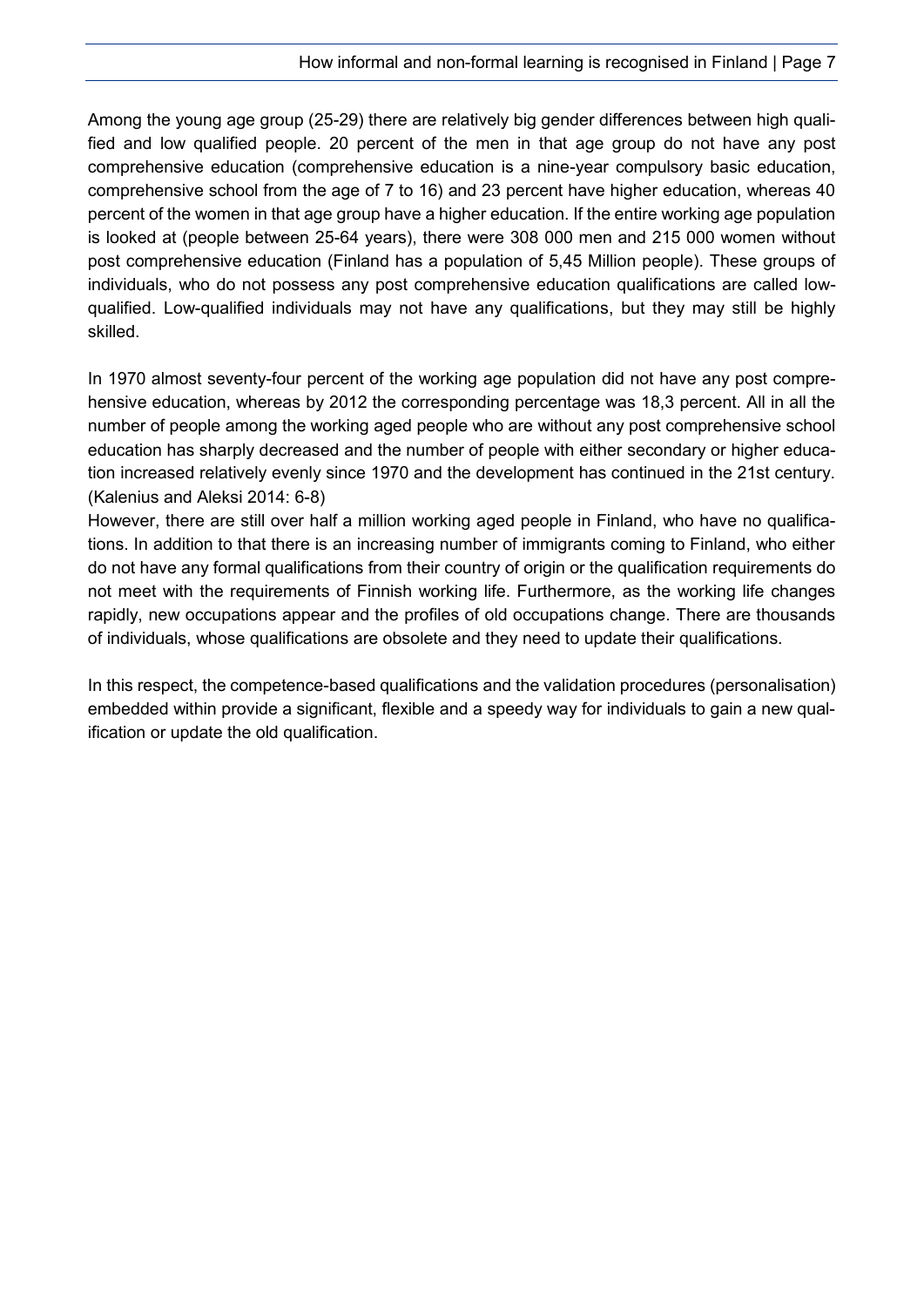## <span id="page-9-0"></span>**3 Core elements of the validation of formal and non-formal learning: status quo**

#### <span id="page-9-1"></span>**3.1 Legal basis**

-

The legislation concerning the validation of non-formal and informal learning in vocational training in Finland is extensive and detailed. The legislation clearly states that competence-based qualifications are independent of the method of acquiring the required vocational skills and completed as competence-based qualifications. In practice this implies that the individual is not required to attend any school based training in order to gain a qualification or a part qualification in case s/he either has documented proof of the required competences or s/he can demonstrate the existing competences in practical competence tests.

| <b>Legal title</b>     | <b>Subject</b>                                                                                                                            | Content relating to valida-                                                                                                                                                                                                                                                                                                                                                                                                                                                                                                                         | <b>Scope</b> |
|------------------------|-------------------------------------------------------------------------------------------------------------------------------------------|-----------------------------------------------------------------------------------------------------------------------------------------------------------------------------------------------------------------------------------------------------------------------------------------------------------------------------------------------------------------------------------------------------------------------------------------------------------------------------------------------------------------------------------------------------|--------------|
|                        |                                                                                                                                           | tion                                                                                                                                                                                                                                                                                                                                                                                                                                                                                                                                                |              |
| <b>Vocational</b>      | "Prescribes e.g. on the con-                                                                                                              | Provision of education and                                                                                                                                                                                                                                                                                                                                                                                                                                                                                                                          | National     |
| <b>Adult</b><br>Educa- | tacts to the world of work,                                                                                                               | arranging of qualifications                                                                                                                                                                                                                                                                                                                                                                                                                                                                                                                         |              |
| Act,<br>tion<br>21     | provision of education, fur-                                                                                                              | Permission<br>to<br>provide<br>$\bullet$                                                                                                                                                                                                                                                                                                                                                                                                                                                                                                            |              |
| 1998<br><b>August</b>  | ther education and training,                                                                                                              | education and training                                                                                                                                                                                                                                                                                                                                                                                                                                                                                                                              |              |
| (631/1998)             | students' rights and obliga-<br>tions, competence-based<br>qualifications,<br>evaluation<br>and assessment and fund-<br>ing" <sup>2</sup> | Qualification<br>Commit-<br>$\bullet$<br>tees<br>Issuance of qualification<br>$\bullet$<br>certificates and submis-<br>sion of information<br>Preparatory training for a<br>$\bullet$<br>competence-based quali-<br>fication, personalisation<br>and completion of qualifi-<br>cation<br>Qualifications<br>inde-<br>$\bullet$<br>pendent of the method<br>of acquiring vocational<br><b>skills</b><br>Competence-based<br>$\bullet$<br>qualifications<br>Deciding on qualifications<br>$\bullet$<br>and the related Qualifi-<br>cation Requirements |              |
|                        |                                                                                                                                           | <b>Miscellaneous</b><br>provi-<br>$\bullet$                                                                                                                                                                                                                                                                                                                                                                                                                                                                                                         |              |
|                        |                                                                                                                                           | sions                                                                                                                                                                                                                                                                                                                                                                                                                                                                                                                                               |              |
|                        |                                                                                                                                           | Informing about educa-<br>$\bullet$                                                                                                                                                                                                                                                                                                                                                                                                                                                                                                                 |              |
|                        |                                                                                                                                           | tion and training                                                                                                                                                                                                                                                                                                                                                                                                                                                                                                                                   |              |

*Table 1: Summary table of the legal basis for the validation of informal and non-formal learning* 

<sup>&</sup>lt;sup>2</sup> This and the following quotations can be found under www.minedu.fi (accessed 16.10.2014)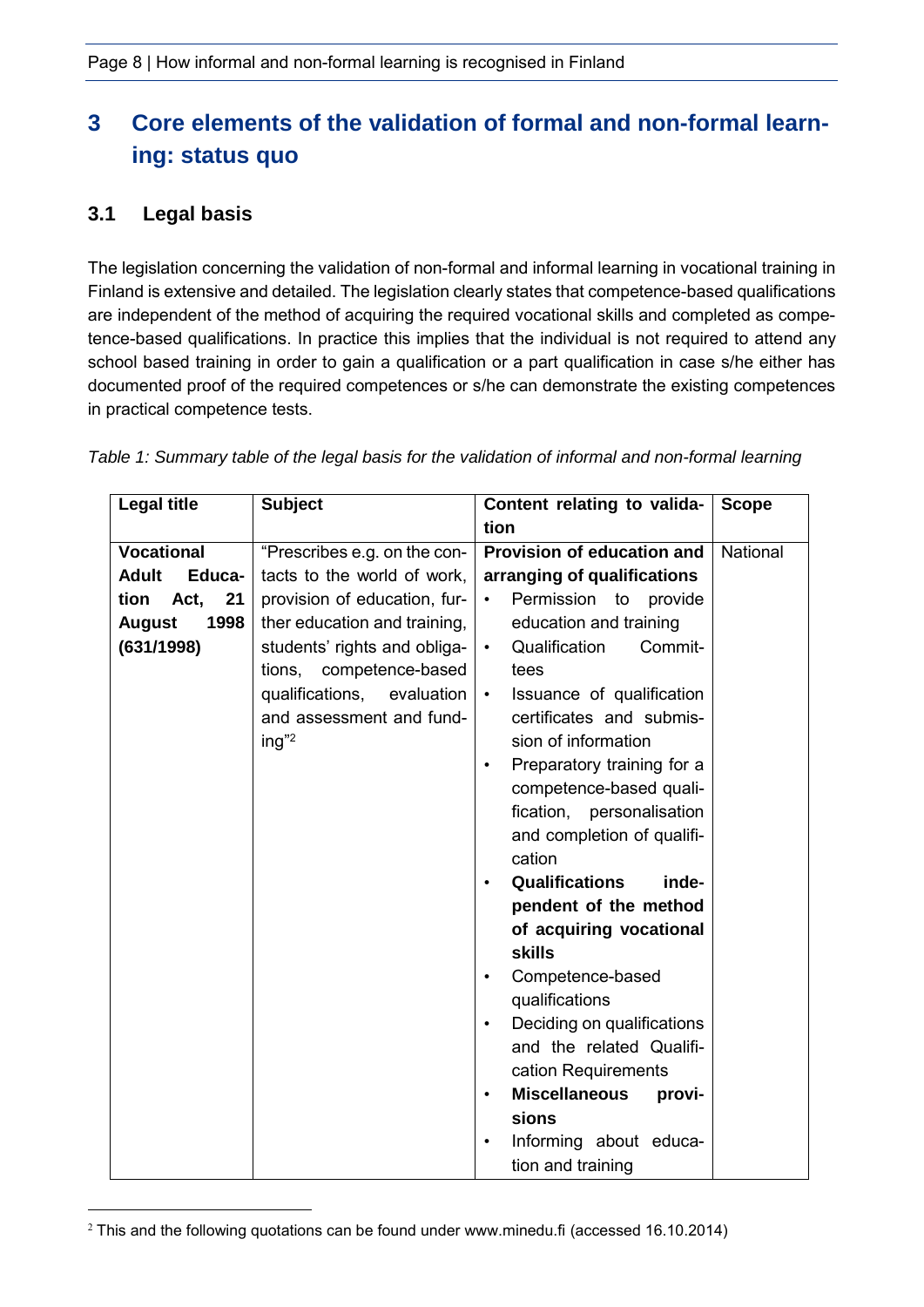|                                   |                                 | Fees charged for study-<br>$\bullet$           |          |
|-----------------------------------|---------------------------------|------------------------------------------------|----------|
|                                   |                                 | ing and qualifications                         |          |
| <b>Vocational Ed-</b>             | "Prescribes on the voca-        | Provisions regarding ap-<br>$\bullet$          | National |
| ucation<br>and                    | tional<br>upper<br>secondary    | peals                                          |          |
| <b>Training Act</b>               | education and vocational        | Provisions regarding rec-<br>$\bullet$         |          |
| (630/1998)                        | upper secondary degrees,        | tification of assessments,                     |          |
|                                   | e.g. provision of education     | however so that the recti-                     |          |
|                                   | and training, instruction,      | fication of an assessment                      |          |
|                                   | curricula, on-the-job lear-     | for a competence-based                         |          |
|                                   | ning, apprenticeship train-     | qualification<br>and<br>a                      |          |
|                                   | special<br>needs<br>ing,        | module thereof is decided                      |          |
|                                   | education, evaluation and       | on by the Qualification                        |          |
|                                   | assessment"                     | Committee                                      |          |
| <b>Vocational Ed-</b>             | "Prescribes on the follow-      | Appointment of Qualifica-<br>$\bullet$         | National |
| ucation<br>and                    | studies<br>and<br>their<br>ing: | tion Committees, their                         |          |
| <b>Training</b><br>De-            | scope, counselling, on-the-     | composition and decision                       |          |
| cree, 6.11.1998                   | job learning, apprentice-       | making                                         |          |
| (812/1998)                        | ship training, special needs    | Development of the qual-<br>$\bullet$          |          |
|                                   | education, assessment and       | ification system                               |          |
|                                   | evaluation."                    | Contracts for arranging<br>$\bullet$           |          |
|                                   |                                 | competence-based quali-                        |          |
|                                   |                                 | fications                                      |          |
|                                   |                                 | <b>Qualification certificates</b><br>$\bullet$ |          |
|                                   |                                 | Assessment of compe-                           |          |
|                                   |                                 | tence test performances                        |          |
|                                   |                                 |                                                |          |
| <b>Act and Decree</b>             | "The Act prescribes on the      | Competence-based funding                       | National |
| on the Finan-                     | statutory government fun-       | of vocational further educa-                   |          |
|                                   | ding of education and cul-      | tion<br>training<br>and<br>was                 |          |
| cing of the Pro-                  |                                 |                                                |          |
|                                   | ture.<br>on.                    |                                                |          |
| vision of Edu-<br>cation and Cul- | the<br>Decree                   | introduced as part of a legal                  |          |
|                                   | Financing of the Provision      | reform. This affects the fi-                   |          |
| ture                              | of Education and Cul-           | nancing<br>of<br>preparatory                   |          |
| (Act 1705/2009<br><b>Decree</b>   | ture prescribes on the          | training<br>for<br>competence-                 |          |
| and                               | principles of the funding of    | based qualifications and ap-                   |          |
| 1766/2009)                        | education"                      | prenticeship<br>training                       |          |
|                                   |                                 | provided by the Ministry of                    |          |
|                                   |                                 | <b>Education and Culture.</b>                  |          |
|                                   |                                 | (Finnish National Board of                     |          |
|                                   |                                 | Education 2013)                                |          |
|                                   |                                 |                                                |          |
|                                   |                                 |                                                |          |
|                                   |                                 |                                                |          |
|                                   |                                 |                                                |          |
|                                   |                                 |                                                |          |
|                                   |                                 |                                                |          |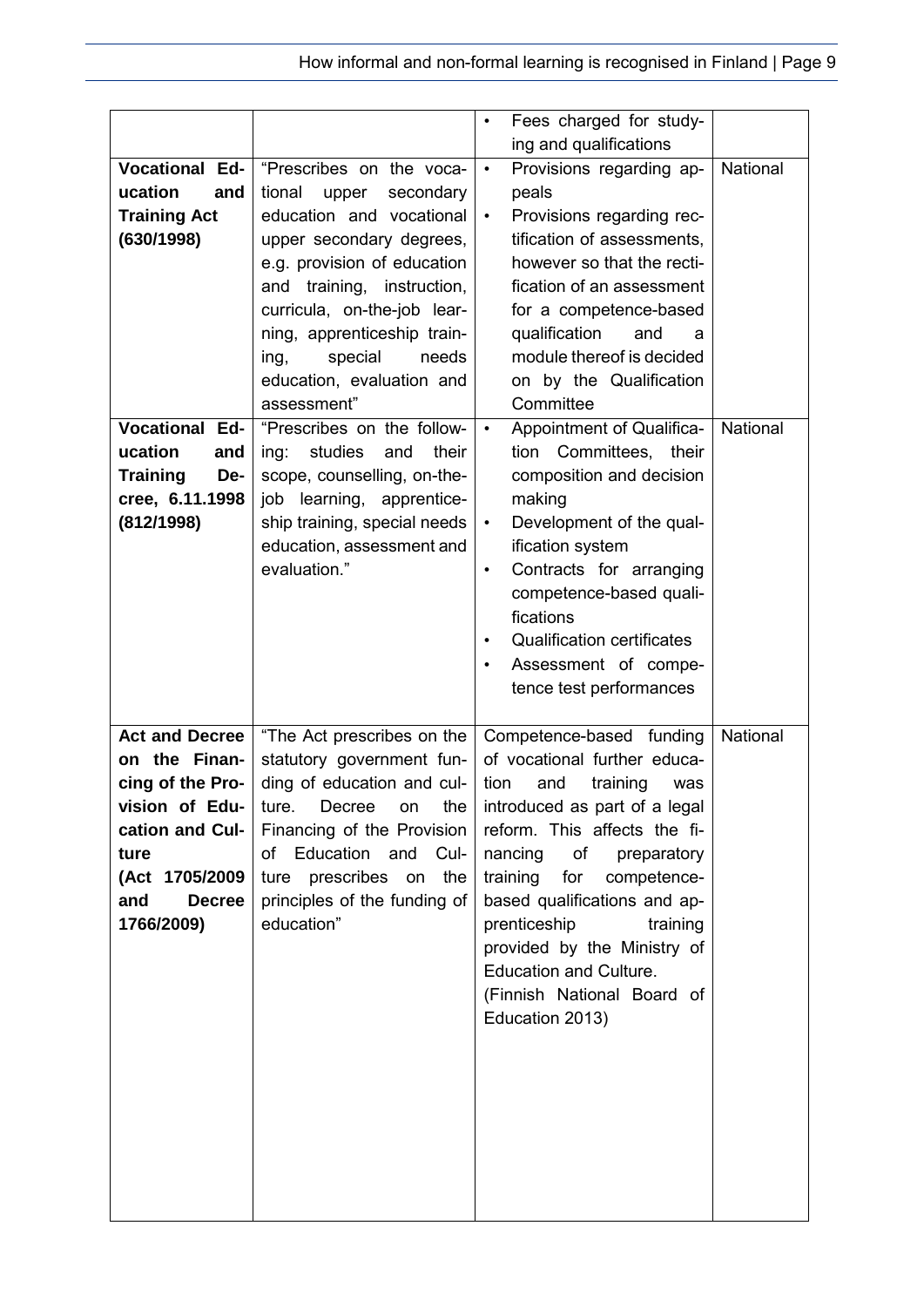| <b>Regulation</b><br>on | Defines<br>$\mathsf{a}$<br>three-phased | 1. Application for a com-                       | National |
|-------------------------|-----------------------------------------|-------------------------------------------------|----------|
| Personalisa-            | personalisation<br>process              | petence-based quali-                            |          |
| tion                    | documentation (i.e.<br>and              | fication and the re-                            |          |
| (D:43/011/2006)         | validation of non-formal                | lated<br>preparatory                            |          |
|                         | and informal learning pro-              | training                                        |          |
|                         | cess)                                   | 2. Completion of<br>the                         |          |
|                         |                                         | qualification                                   |          |
|                         |                                         | 3. Acquiring the requi-                         |          |
|                         |                                         | red vocational skills                           |          |
|                         |                                         | 4. Documentation                                |          |
|                         |                                         | (Finnish National Board of                      |          |
|                         |                                         | Education 2013)                                 |          |
| <b>Regulations</b>      |                                         | Qualification<br><b>The</b><br>Re-<br>$\bullet$ | National |
| (Requirements           |                                         | quirements describe and                         |          |
| for Vocational          |                                         | determine:                                      |          |
| <b>Qualifications)</b>  |                                         | Modules of the qualifica-<br>$\bullet$          |          |
|                         |                                         | tion                                            |          |
|                         |                                         | Composition of the quali-<br>$\bullet$          |          |
|                         |                                         | fication                                        |          |
|                         |                                         | Vocational skills required<br>$\bullet$         |          |
|                         |                                         | for each module                                 |          |
|                         |                                         |                                                 |          |
|                         |                                         | Assessment criteria (tar-<br>$\bullet$          |          |
|                         |                                         | gets and criteria of as-                        |          |
|                         |                                         | sessment)                                       |          |
|                         |                                         | Methods of demonstra-<br>$\bullet$              |          |
|                         |                                         | ting vocational skills.                         |          |
|                         |                                         | (Finnish National Board of                      |          |
|                         |                                         | Education 2013)                                 |          |

There are two main Acts, which form the legal basis for the competence-based qualification system. Vocational Education and Training Act (630/1998) and Vocational Adult Education Act (631/1998). These Acts and the Decrees and Regulation connected to the Acts among other things outline the process of validation, provision of education and arranging the qualification, the qualification requirements, certification, financing of the system, competence requirements of the professionals, stakeholder participation, the purpose and responsibilities of the Qualification Committees and provisions to other Acts and Decrees.

As stated earlier on, the qualification requirements have a regulatory status. The same requirements apply to all competence-based qualification providers and all target groups. The qualification requirements are decided by the National Board of Education. However, the content of the requirements is developed in co-operation with multiple stakeholders and it is the role of the working life and labour organisations to prepare proposals in order to develop the competence-based Qualification system and participate in preparing the qualification requirements. (Finish National Board of Education 2013: 19)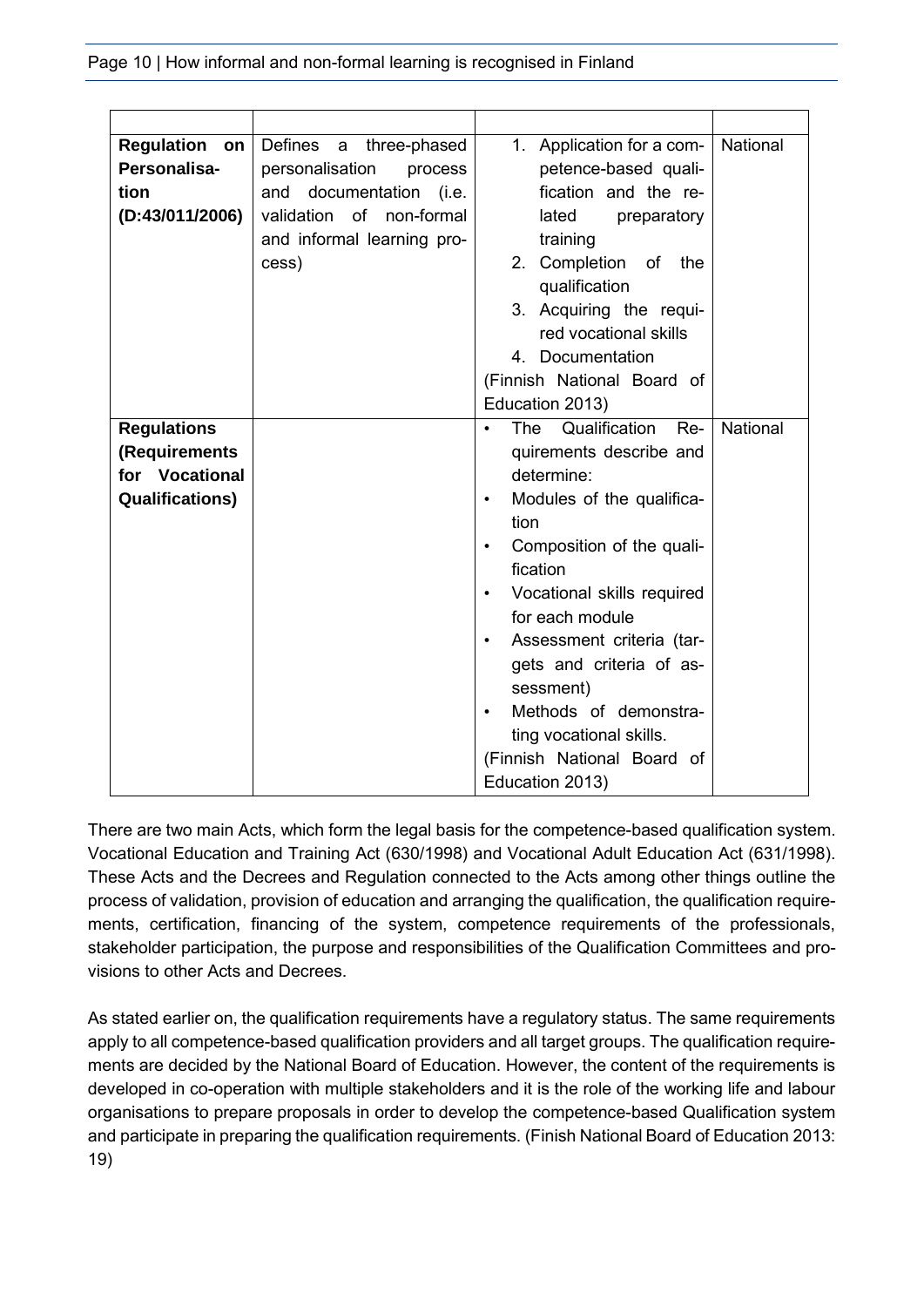The scope of competence-based qualifications is to make an individual's existing competences visible and have them formally recognized and certified regardless of the learning context. The legislative framework, including policies and guidance documents fully supports validation of nonformal and informal learning and the competence-based qualification system. Strong national legal basis promotes the sustainability and high market value of the validation system in Finland.

#### <span id="page-12-0"></span>**3.2 Procedures and instruments**

Qualifications in vocational adult education and training are completed as competence-based qualifications. The competence-based qualifications system was established in 1994. The system has been developed in close cooperation between educational authorities, vocational education and training professionals and social partners mainly from trade unions and other labour organisations. The aim of competence-based qualifications is to obtain a formal qualification certificate of completion of a vocational upper secondary qualification, further vocational qualification or specialist vocational qualification or a certificate of a completed qualification module. The organizer of a competence-based qualification is responsible for the permanent retention of copies of signed qualification certificates. These procedures are binding. In labour market training, the regional employment authorities may carry out non-binding identification procedures. According to their initial evaluation of the need for a competence-based qualification, the employment authorities may purchase the competence-based qualifications from the qualification organizers, in which case the procedure is the same for the unemployed as for the employed.

Competence-based qualifications include further vocational qualifications (ammattitutkinto), which demonstrate the vocational skills required of skilled workers, and specialist vocational qualifications (erikoisammattitutkinto), which demonstrate competences of the most demanding tasks in the field. There are no prior qualification requirements to complete further or specialist vocational qualifications. In addition to these, vocational qualifications (ammatillinen perustutkinto) can also be completed as competence-based qualifications. Vocational qualifications carried out in the form of competence-based qualifications equal to the qualifications studied in school-based vocational upper secondary education and training for the youngsters.

Candidates seeking validation may provide documented proof of their competences. The documents can include certificates of formal and non-formal training, work certificates or any documentation that has the capacity to confirm the candidate's competences. The documents are presented to the Qualification Committee for approval. Qualification Committees are statutory bodies and appointed by the Finnish National Board of Education. The committees are responsible for one or more field specific qualifications and they operate nationwide. The maximum number of member in each committee is nine and they represent employers, employees and teachers. In some fields it is seen necessary to include self-employed professionals. At the moment there are 147 Qualification Committees. The committees are appointed for three years at a time. The members perform the committee duty temporarily alongside their regular duties.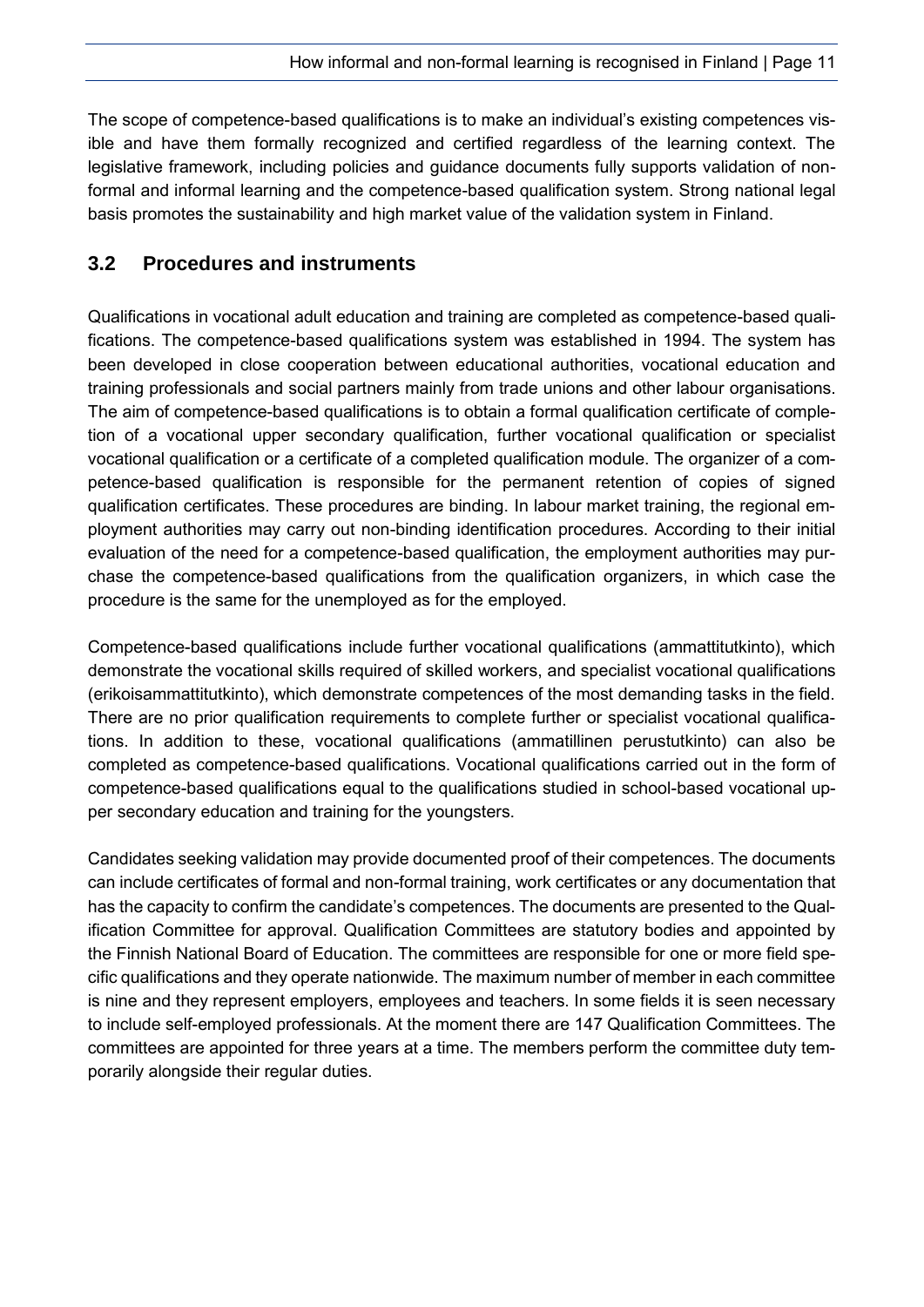In case the documented proof does not fully satisfy the Qualification Committee (e.g. they cannot evaluate whether the competences match the qualification requirements based on the documented proof), or if the candidate has no documented proof of his/her competences, the candidate may take competence tests to demonstrate their competences.

The Qualification Committees supervise and make contracts for organizing competence-based qualifications with the qualification providers. They also issue certification. They are responsible for the recognition of prior learning. (The Finnish National Board of Education 2013: 21-22)

All adults, who are seeking to get a competence-based qualification, demonstrate their vocational skills and competences in competence tests and through documented proof. It is irrelevant how and where they have acquired them. Competence tests are carried out in authentic work situations and environments in companies. Even though taking part in competence tests does not require formal training, majority of participants participate in some preparatory training to rectify gaps in their vocational skills and to improve them. Preparatory training for a competence-based qualification Training is arranged as contact teaching, distance learning and multiform learning or apprenticeship training, during which the candidate acquires sufficient skills for passing competence tests related to a competence-based qualification or module thereof. Only ca. five percent of the candidates complete the qualification without any preparatory training. The students participating in preparatory training are tailored with individual learning programs depending on their learning needs. The aim is that the students are able to meet with the qualification requirements. This process is called personalisation (cf. validation), and will be described in the following chapter.

#### <span id="page-13-0"></span>**3.2.1 Personalisation**

Every individual goes through a three-phase personalisation process. Personalisation in the competence-based qualifications equals the validation process including identification, documentation, assessment and certification. Personalisation is regulated by a Regulation on Personalisation.

"The competence-based qualification system is intended to offer adults flexible arrangements and the best possible preconditions for demonstrating skills in attaining competence-based qualifications and for developing and updating vocational skills required in working life.

Personalisation refers to customer-oriented planning and implementation of guidance, advisory and support measures for a student engaged in preparatory training for a competence-based qualification and a candidate attaining a competence-based qualification.

Personalisation is divided into three phases:

- 1. application for a competence-based qualification and the related preparatory training
- 2. completion of the qualification or a module of a qualification (part qualification)
- 3. acquisition of the required vocational skills.

Personalisation is a process in which the three phases are clearly connected. Personalisation must be documented in a related document." (Finish National Board of Education 2013: 33) The phases including documentation will be explained in more detail in the following.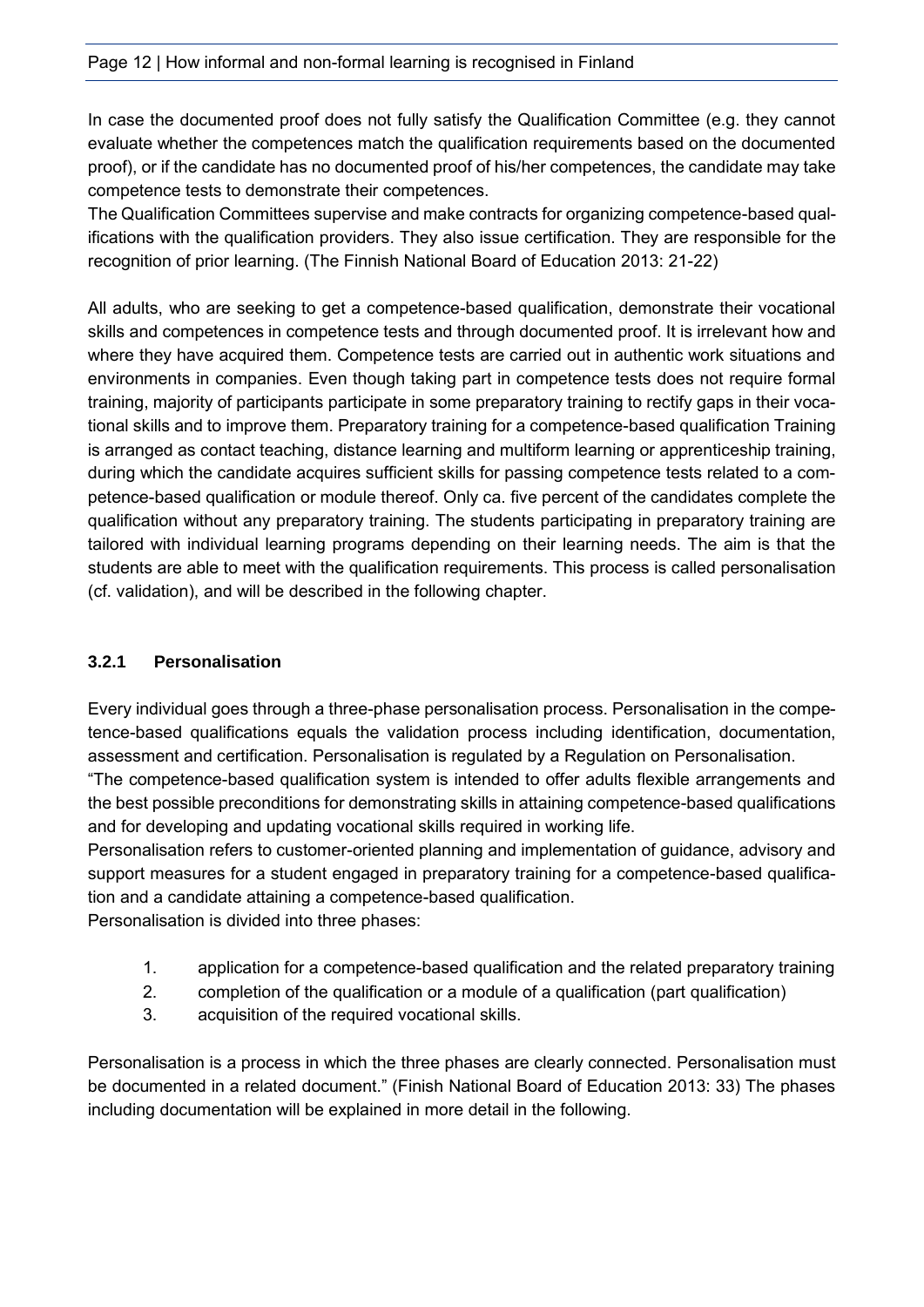#### 3.2.1.1 Application for a competence-based qualification

When the individual applies for competence-based qualifications, the organizer of qualifications (In most cases the organizer is a VET college or other educational institution providing VET qualifications and training related to that) must arrange the procedures for identification of the existing competences of the individual. It is the organizer's task to determine the suitability of the candidate for a qualification (or a qualification module, part qualification) and provide information, support and guidance throughout the process. In case the candidate is deemed unsuitable for a certain qualification, the candidate must be guided to a more suitable qualification or another field of study. In the application phase, the pre-assessment of competences must be carried out through various methods that are deemed to be the most suitable to the qualification in question. As the candidate's competences have been identified, it must be assessed whether the individual can be guided directly to competence tests or if further learning is needed to acquire the vocational skills required in the qualification requirements in question. In this phase it is also assessed whether the documentation presented by the candidate can be proposed for validation (Finnish National Board of Education 2013: 33-34). This phase equals identification in the Council Recommendation of 12/12.

#### 3.2.1.2 Completing the qualification

In the completion phase the candidate together with support of the organizer of the qualification, prepare an individual plan. The plan describes how, where and when the candidate is going to demonstrate his/her competences stated in the qualification requirements. Additionally the plan indicates the assessors of the competence tests. It is required in the Finnish competence-based qualification system that the assessment is carried out in tripartite co-operation. The team of assessors must have employer and employee representation as well as one certified assessor (Specialist in competence-based qualifications, usually a teacher / trainer from a VET college). The assessors are appointed and trained by the qualification organizer (e.g. VET college). The assessors make a proposal for granting a qualification to the Qualification Committee (the external statutory body) that issues the qualification certificate. In case there is no sufficient evidence with regards to the qualification requirements or the validation process is not carried out according to regulations, the Qualification Committee may ask for additional information or clarifications.

The qualification requirements are modular and the individual plan for demonstrating one's competences is prepared module by module and amended if necessary. All amendments in the plan are to be approved, signed and dated by both parties, the candidate and the representative of the organizer of the qualification in question.

In the completion phase, the assessors also determine how well the candidate's documented and previously demonstrated competences comply to the qualification requirements and the assessors submit the document(s) to the Qualification Committee for validation. In case the candidate has previously completed a qualification or a qualification module, the results must also be submitted for validation. If there appears to be a need to confirm that all the candidates' competences are up to date, steps may be taken to confirm them. This may include requests for further documentation or demonstrating one's competences in a practical competence test. Recognition of any prior learning is decided by the Qualification Committee (Finnish National Board of Education 2013: 35).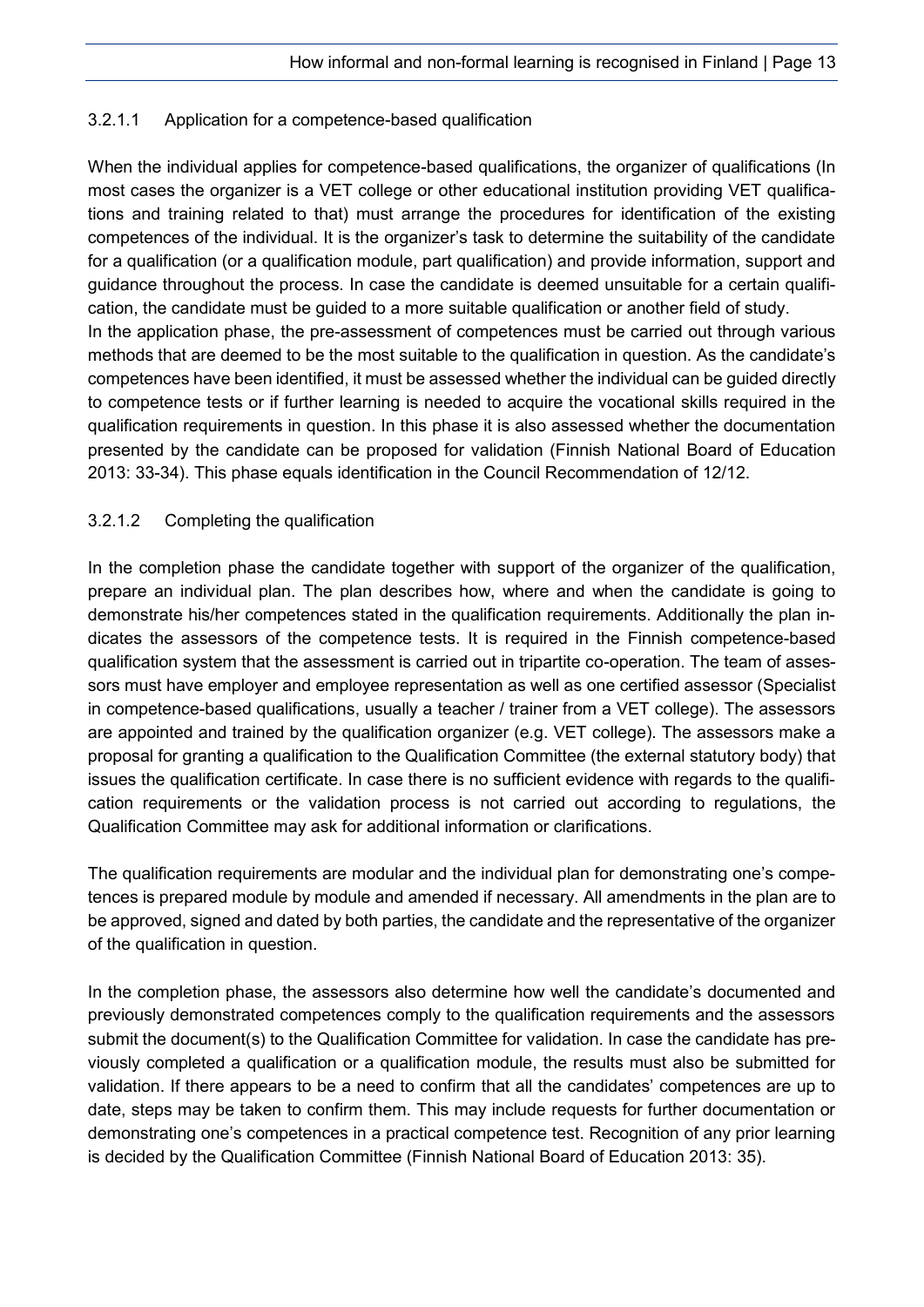Recognition of prior learning (whether formal, informal or non-formal) results in certification. In completion of the entire qualification, the candidate receives a qualification certificate. In case the candidate completes one or more modules of a qualification (part qualification), a certificate is awarded for module(s) on request. In case the individual wishes later on to gain a full qualification s/he may complete the remaining modules without having to re-take the assessment procedures for the already completed modules. This phase equals assessment and certification in the Council Recommendation 12/12.

#### 3.2.1.3 Acquisition of the required vocational skills

In case further learning is required, in the third phase of personalization the organizer of qualifications must identify the candidate's learning needs, needs for the most suitable learning environments (onthe-job learning, distance learning, school based learning etc.). This stage may not be necessary in case the candidate is evaluated to have enough competences. In this case Completing the qualification -phase is the final step for the candidate.

The Acquisition phase takes the candidate's personal situation, competences and possible special needs into account.

The aim of the Acquisition phase is to get the student familiar with him/herself as a learner and provide new learning strategies. The aim is also to provide support and guidance for the student in terms of suitable learning paths and if necessary to provide guidance towards support services of other experts.

The training provider is obliged to plan learning opportunities to the candidate that comply and support the acquisition of the qualification requirements. (Finnish National Board of Education 2013: 36)

#### 3.2.1.4 Documentation

All of the above phases must be documented according to the Regulation on Personalisation (Finnish National Board of Education 2013). The candidate and the qualification provider and/or education provider must approve and sign the document and any amendments.

In terms of preparatory training of special needs students, the needs must be identified during the application phase. The special needs are to be recorded in the personalisation documentation and an individual education plan must be appended to the documentation. The documents describe planned and/or implemented special support and guidance and other personalisation arrangements required by the candidate. (Finnish National Board of Education 2013: 38)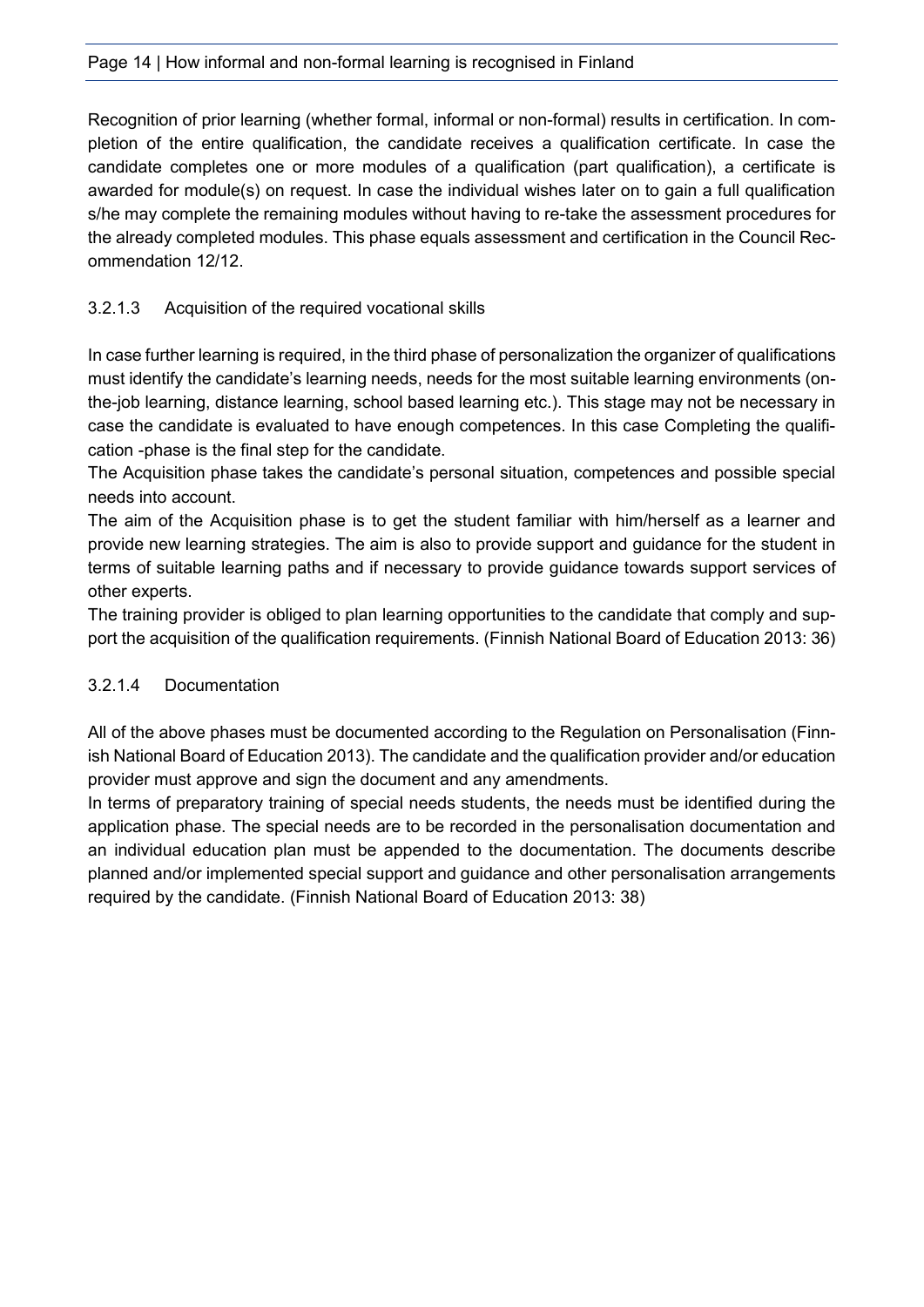#### <span id="page-16-0"></span>**3.2.2 Evaluation and relevance for the target group**

Competence-based qualifications for adults are an established part of the education system. The number of candidates has constantly increased over the years. In 2012 the Qualification Committees awarded 34 144 competence-based qualification certificates. In 2010 the number of awarded certificates was 33 123 and 32 344 certificates were awarded in 2008 respectively. For reference, the number of school-based vocational qualifications in 2012 for youngsters was 36 500. In addition to the full qualification certificates in 2012 over 23 000 part qualifications certificates were awarded.<sup>3</sup>

The figures above reflect the fact that the competence-based qualifications are well-known and they grow more and more popular each year. The reasons for such wide awareness of the system are multiple. On the one hand, there is plenty of information and advice available from different sources. The organizers of the qualifications have a responsibility to inform about the qualifications that they provide; the local employment offices co-operate with the qualification providers and advice their clients; the labour organizations provide information to their members and; on a national level, the educational authorities provide information nationally.

The system is very transparent; it includes all the four stages of validation implied in the Council Recommendation of 12/2012. All information of the system and of the qualification requirements is available to all free of charge on the internet. There are many websites that provide information on the available qualifications, organizers of qualifications, training providers, financing and certification. The information is commonly available in Finnish, Swedish and English. There is also a self-assessment tool, with which anybody can familiarize themselves with the qualification requirements or a qualification module and assess their own competences: www.osaan.fi (in Finnish), www.jagkan.fi (in Swedish).

There is a wide acceptance of the system from all parties involved. Competence-based qualifications confer eligibility to higher education. Working life is strongly involved in the development of the qualification system as well as the validation and training procedures. There is a wide political consensus based on the long Finnish experience of the socio-economic benefits of recognition of prior learning.

"Lifelong learning means learning throughout the lifespan and in all walks of life. For the principle of lifelong learning to be realised, it is vital that knowledge and competencies are made visible and knowledge and skills are valued to the full wherever, whenever and however they have been acquired. When done correctly, the identification and recognition of prior learning will make for a wellworking education and qualification system and improve the motivation and progress of the individual in education and in working life. Educational legislation already provides for the validation of nonformal learning." (Ministry of Education and Culture 2012: 15)

As mentioned earlier on, the individuals, who seek competence-based qualifications either have no qualifications (but e.g. work experience or competences gained in other contexts), have obsolete qualifications, need to upgraded their qualifications or have a qualification e.g. in a field with high unemployment or they cannot work on that field any longer (e.g. health reasons). Competence based qualifications give the individual an opportunity to gain a qualification faster than via a traditional school-based education and double-learning is avoided through validation. However, most people

-

<sup>3</sup> www.stat.fi (accessed 3.10.2014)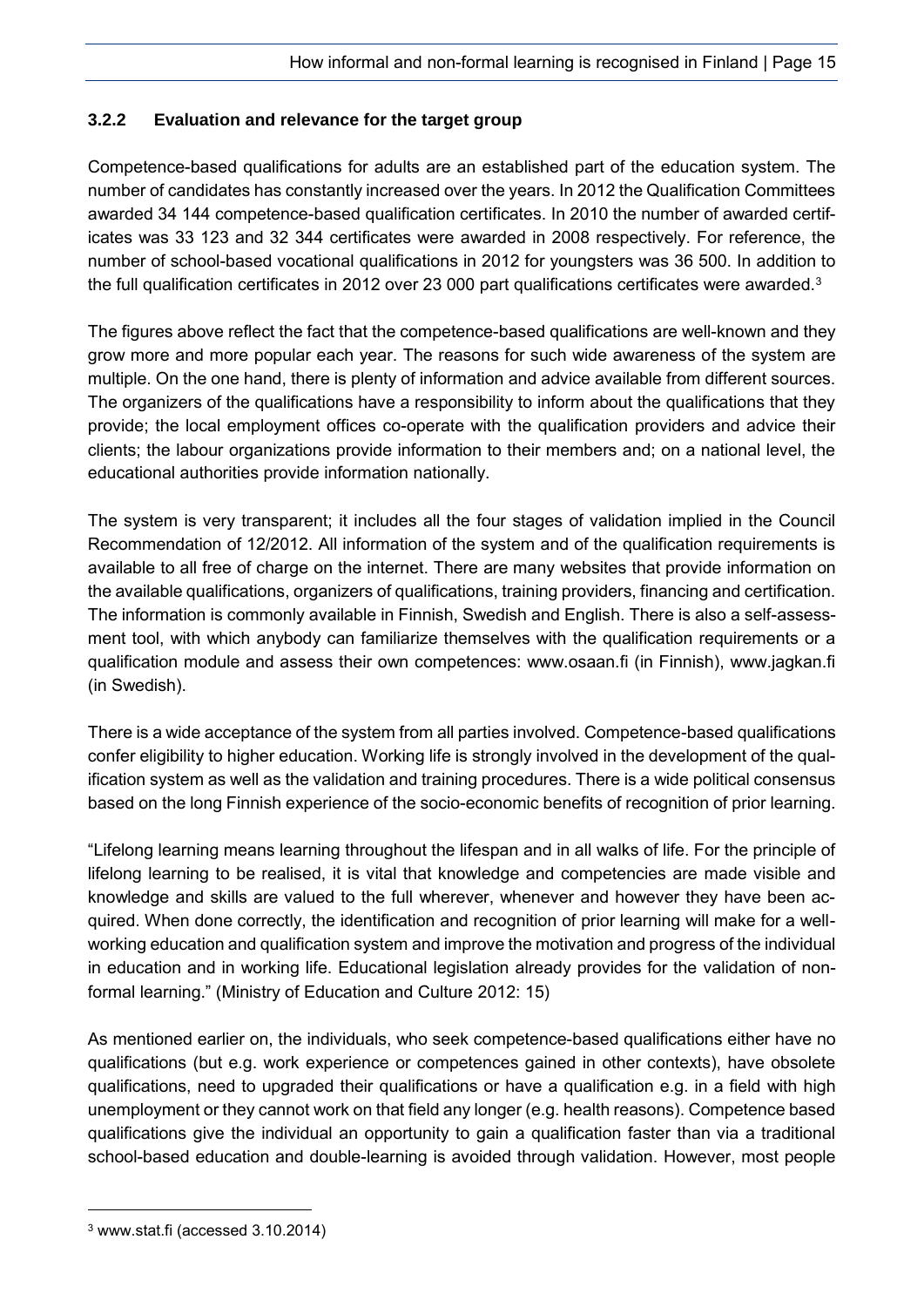attend some preparatory training according to their individual study plan. This gives the individuals an opportunity to gain new competences or update existing competences in a flexible manner. In Finland, there are no employment agreements that would indicate an automatic rise in salaries for individuals with qualification. Some research has been carried out in order to see, whether gaining a qualification leads to higher salary, but the results were speculative and the rising trend in salaries for the qualified people may result from various factors, such as economic trends etc. The main reasons, why individuals seek competence-based qualifications, are improved employment opportunities, better chance of keeping one's existing job or better options for getting a promotion and selfdevelopment.

The low-qualified individuals have decreased opportunities in using their competences to the full extent in working life. Often people with low or no qualifications end up in sales, cleaning, and the hotel and catering industry or farm work. However, they are the most likely employees to be laid off in case there is an economic downswing. It is also the low-qualified individuals, who are the most difficult target group to activate in order to seek employment or further training. In this sense the competence-based qualifications are an attractive option for the low-qualified, since flexible, individual plans are compiled for everybody.

#### <span id="page-17-0"></span>**3.3 Financial structures**

"The aim [of financing in Vocational Education and Training] is to provide better support to the education and training of the whole age group, to improve completion rates, more rapid transition to working life, and the recognition of prior learning." (Ministry of Education and Culture 2012: 40) Laws regulate the financing of the competence-based qualifications. In Finland, there is a long tradition of free training. State funding is available also for the competence-based qualifications and preparatory training for the qualifications. The Ministry of Education and Culture and the Ministry of Labour provide for most of the funding for arranging competence-based qualifications and preparatory training depending on the target group. The Ministry of Labour allocates money regionally for the unemployed and the Ministry of Culture and Eduation allocates money to the qualification organizers for validation and preparatory training for people who are in employment, but seek competencebased qualifications.

The Ministry of Education introduced a performance-based financing in 2010 concerning the Further and Specialist Vocational Qualifications. The providers receive maximum three percent of the government basic funding for the qualifications attained.Apprenticeship training can also be carried out in the form of competence-based qualifications. In apprenticeship training the state funding is slightly less due to the fact that 80 percent of the training takes place in a company or other work organization. In case the candidate is employed and seeks to complete a competence-based qualification or a qualification module, a small tuition fee may be collected. The fees must be agreed upon with the Qualification Committee. Also, the employers finance competence-based qualifications or qualification modules for their employees.All candidates, however, must pay a qualification fee, which is €58 since 2012. The qualification fee covers some of the costs of the Qualification Committees. (Finnish National Board of Education 2013: 15-16)

The individuals seeking to gain a qualification and are not in employment may be eligible to different state benefits. The biggest target group is immigrants. The unemployed also have a possibility to receive unemployment benefits and study for a qualification at the same time. (CIMO 2012)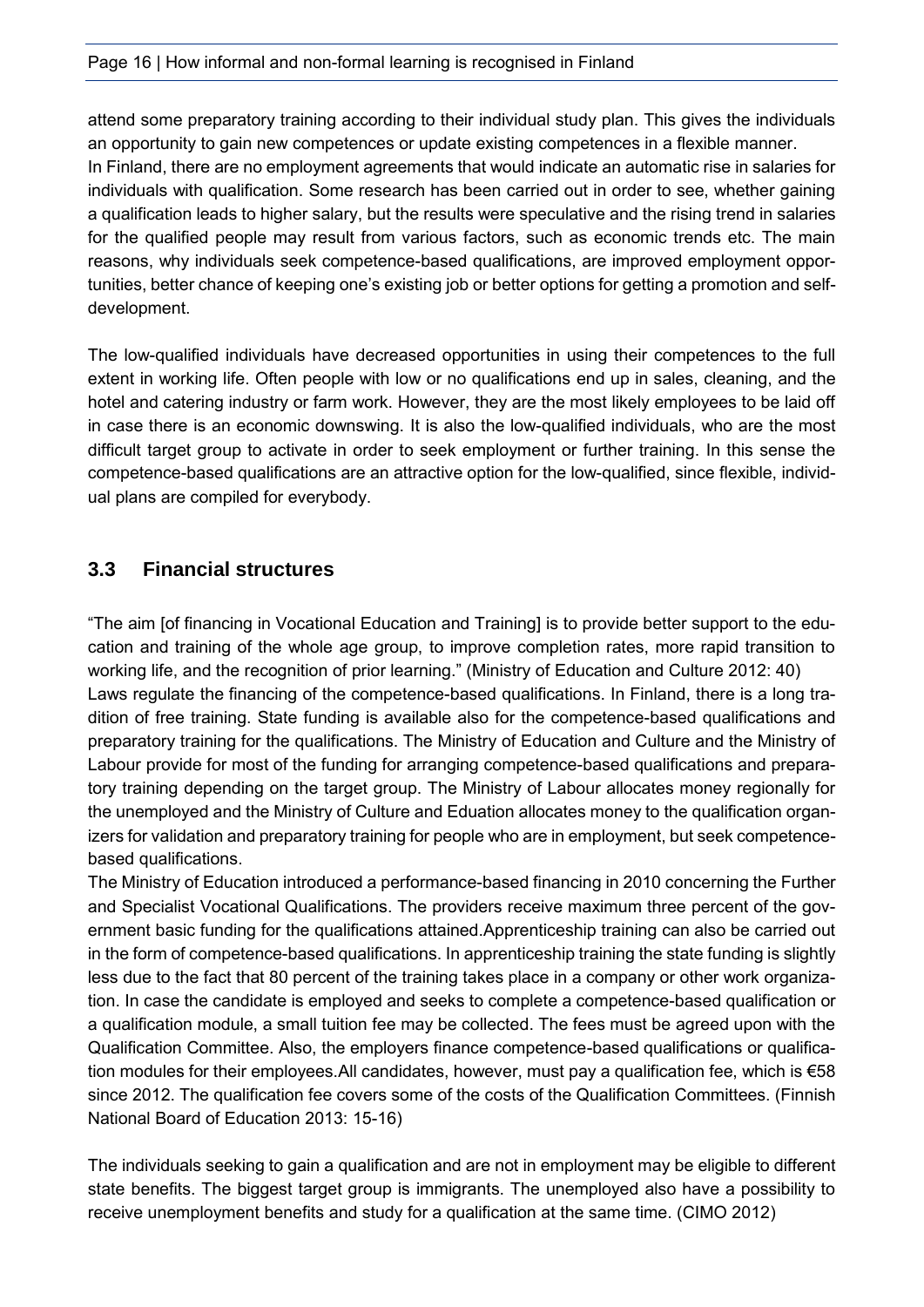### <span id="page-18-0"></span>**3.4 Institutionalisation**

#### <span id="page-18-1"></span>**3.4.1 Roles and responsibilities of stakeholders**

As stated earlier on, the validation of non-formal and informal learning in competence-based qualifications is well regulated and the roles and responsibilities of different stakeholders are defined in detail.

The Ministry of Education and Culture decides on the qualification structure, i.e. which qualifications are to be offered nationally. It provides financing for arranging the qualifications. It finances the training providers and qualification organizers and the target group is mainly individuals, who are in employment, but are seeking to gain a qualification. The Ministry prepares and issues provisions in relation to competence-based qualifications and sets the qualification fee.

The Ministry of Employment and the Economy provides financing for arranging competence-based qualifications and manages the regional Centres of Economic Development, Transport and the Environment. They in turn grant government transfers to training providers for working life development and services. Their target group is the unemployed or individuals under threat of unemployment as well as immigrants.

The Finnish National Board of Education decide on the qualification requirements, set the requirements for certifications and steer the preparation work of qualification structure proposals in cooperation with working life and training providers. They appoint the Qualification Committees and assist them in evaluating the preconditions for arranging competence-based qualifications.

Qualification Committees are external bodies that supervise the competence-based qualificationssystem and agree upon their organization. The committees award the qualification certification and act as the appeals body for the system. Their role also is to prepare and propose suggestions for further development of the competence-based qualifications. Qualification Committees play a major role in quality assurance of the competence-based qualifications and the recognition of prior learning.

The role of working life (i.e. companies and other work organizations) and labour organisations is to prepare proposals for developing qualifications and the qualification system including the qualification requirements of competence-based qualifications. They participate in the practical arrangements of competence-based qualifications providing expertise as assessors, providing suitable assessment environments for the candidates and providing suitable on-the-job learning opportunities for the candidates. Working life representation is also required in the Qualification Committees as well as the National Education and Training Committees. National Education and Training Committees are an expert body in vocational education and training, appointed by the Ministry of Education and Culture to monitor, to assess and predict the development of education and training and skills and competencies required in working life.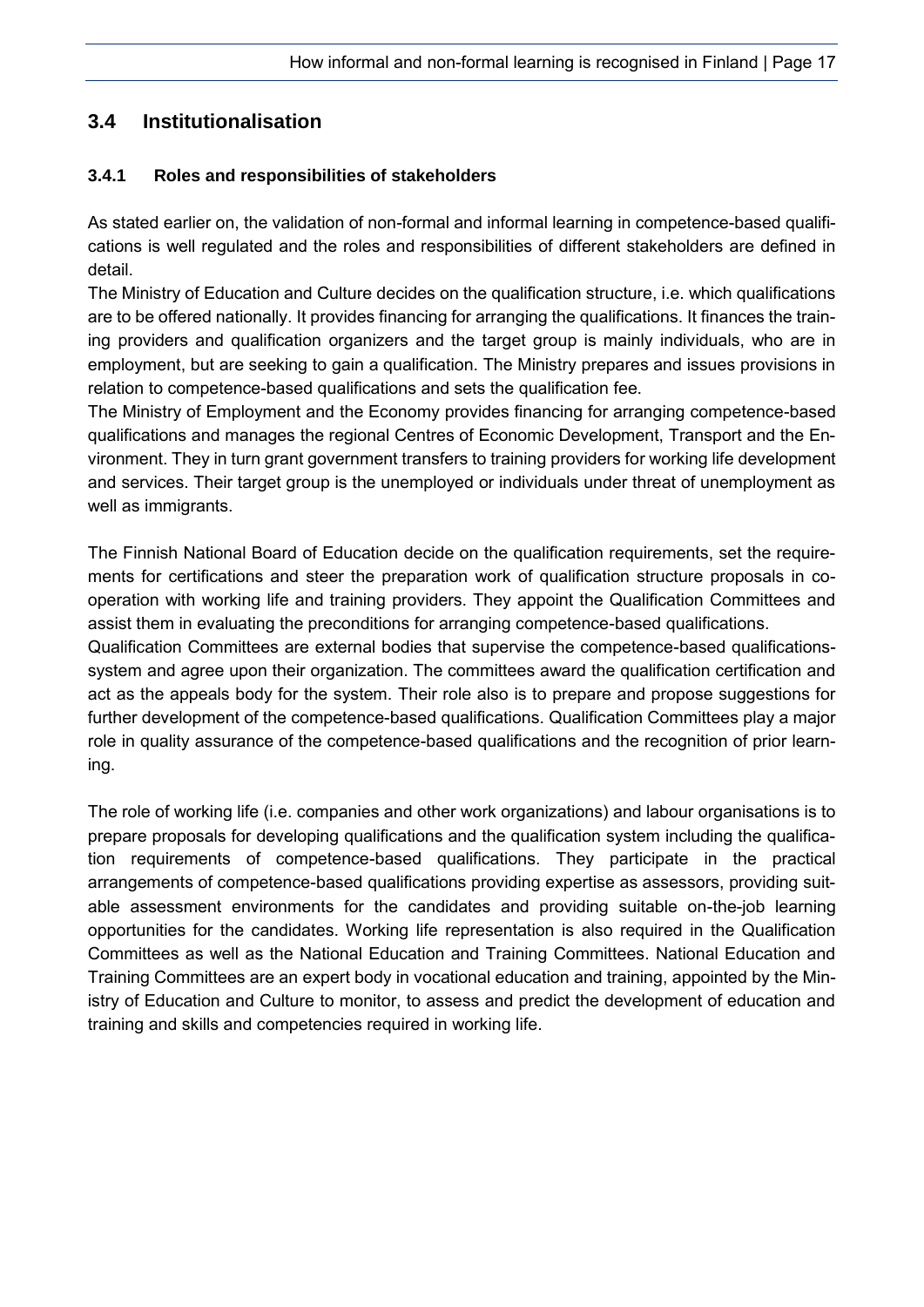Organizers of competence-based qualifications (usually VET providers, ca. 170 altogether), are required to have a contract for arranging qualifications with the Qualification Committee. The contract includes a detailed plan of the qualification arrangements, including the personalization process and the list of involved stakeholders. The organizers plan, arrange and assess the competence tests in co-operation with working life representatives (employer and employee representatives) and they provide information, guidance and advice related to the attainment of competence-based qualifications. The organizers are responsible for the recruitment and training of the work life assessors, they sign qualification certificates for their part and are responsible for the documentation related to assessment as well as providing statistical information. (Finnish National Board of Education 2013: 18- 20). Work life assessors are employers and employees from companies, whose role is to assess the competences of the candidates. The work life assessors are trained by the qualification organization, e.g. a VET college.

#### <span id="page-19-0"></span>**3.4.2 Specialists in competence-based qualifications**

In the Finnish competence-based qualification -system at least one of the assessors is required to have the Diploma of a Specialist in competence-based qualifications. The purpose of the training programme is to promote organizing competence-based qualifications in a flexible and trustworthy manner that takes the requirements of working life into consideration and is customer-friendly. The specialists' role is to monitor the quality of the qualification process. Now there are ca 13.000 Specialists in competence-based qualifications trained in Finland. Each year some 800 new specialists are trained.

The training program is 25 ECTS and its professional requirements are formed of three separate units that are described in terms of learning outcomes. 1) Planning of organizing competence-based qualifications, 2) Organizing competence-based qualifications according to personalization requirements, 3) Quality assurance in competence-based qualifications (Opetushallitus 2012).

The training programme is available in six vocational teacher training colleges in Finland.

#### <span id="page-19-1"></span>**3.4.3 Quality assurance**

Competence-based qualifications have multiple quality assurance mechanisms in place. One of the most important quality assurance features are the national qualification requirements that are described in learning outcomes and include assessment criteria. The requirements are regularly reviewed and amended according to the needs of working life. The learning outcome based qualification requirements provide transparency to the process of validation as well as the candidate. It is considered that learning outcome -based systems only can produce reliable results in validation of non-formal and informal learning.

"Recognising knowledge acquired in different ways also entails competence-based definition of qualification requirements. It is only when the target learning is sufficiently well defined that the individual's learning can be assessed in relation to it." (Ministry of Education 2012: 15)

Secondly, there is a well-defined regulatory framework that places the individual in the center of the process (cf. personalisation in the competence-based qualifications) and other policy and guidance documents that steer the system. In addition to quality, it provides sustainability and transparency to the system.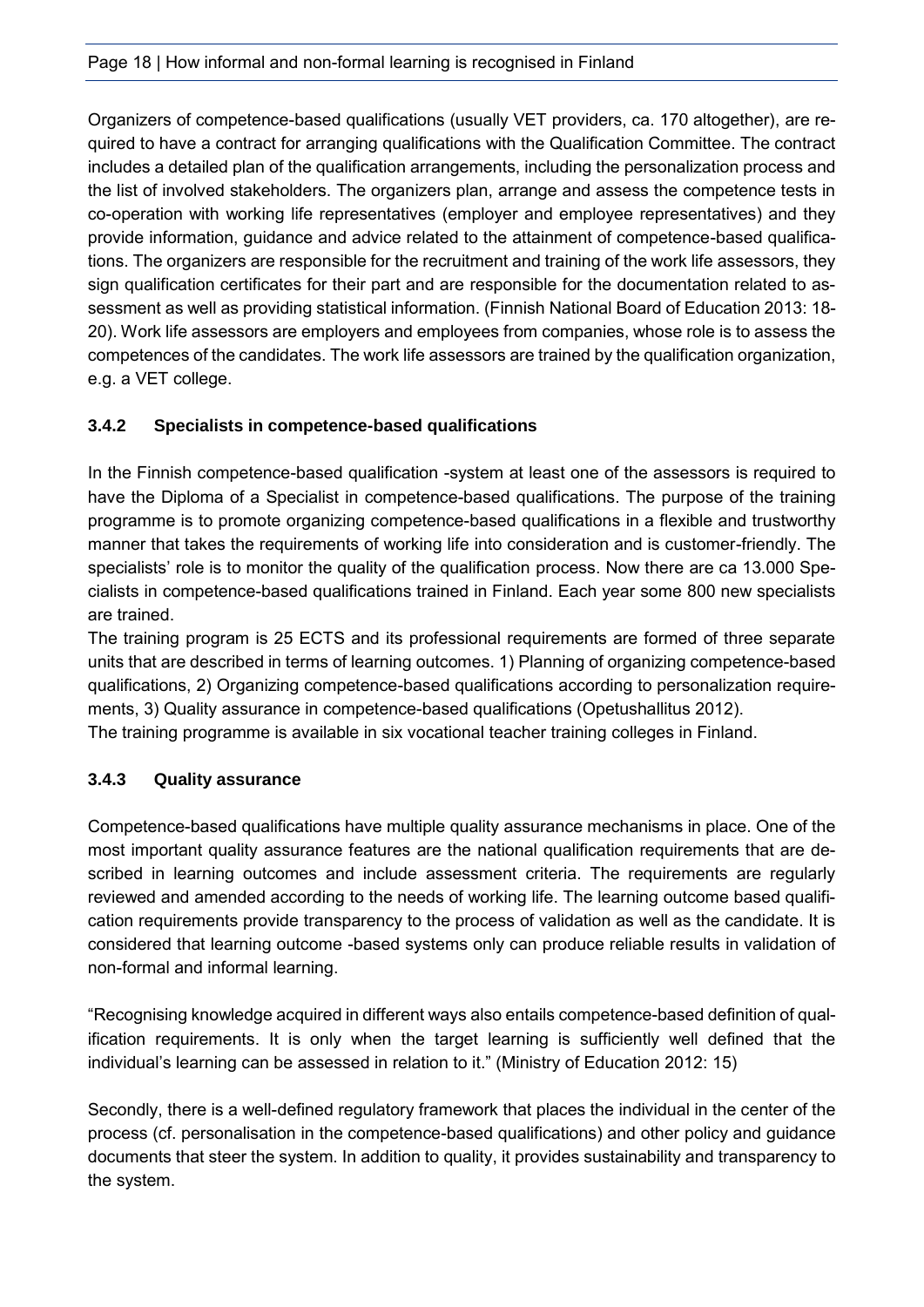Thirdly, public financing for the system exists. This also promotes sustainability and thus allows longterm development. Public financing ensures access to the system regardless of the socio-economic status of the candidate.

Fourthly, mandatory and continuous competence development of the professionals is in place. The qualified assessors, Specialists in competence-based qualifications, are trained to monitor the quality of the qualification process. The work life assessors are required to have assessor training provided by the organizer of qualifications. Furthermore, there is systematic further training available for Specialists in competence-based qualifications, as the procedures, legislation and practices change over time.

Fifthly, tripartite co-operation between employers, employees and teachers in all stages of the process ensures that the requirements of working life are taken into consideration, the assessment procedure

Sixthly, multiple assessment methods are used, there are standardized competence tests available. The assessors must represent employers, employees and teachers to maintain impartiality of the assessment results. In case the assessment results differ from assessor to assessor, they must find a consensus and make the decision in favour of the candidate.

Seventhly, appeals systems and right for guidance are in place that ensure the rights of the individual. In case the candidate feels that the assessment has been unfair, unprofessional or that the assessment result has not reflected his/her real competences, the candidate may appeal of the assessment result and have it reviewed. All candidates must be duly informed about the assessment procedure prior to the start of the process. Guidance has a central role in the competence-based qualification –system. The three-phase personalisation entails guidance in all phases of the process.

Eighthly, organising competence-based qualifications must be done under contract with the Qualification Committee. No institution is allowed to act as a qualification organizer without a contract.

Ninthly, there is an external statutory body, the Qualification Committees, to monitor the quality of the competence-based qualifications. The Committees perform external audits especially to new organizers in order to advise and help them provide high quality qualification procedures.

Tenthly, there are extensive statistics and follow-up procedures for monitoring the development of the competence-based qualifications –system. The collection of statistics is organized on a national level and is mandatory to the organizers of qualifications as well as to the Qualification Committees.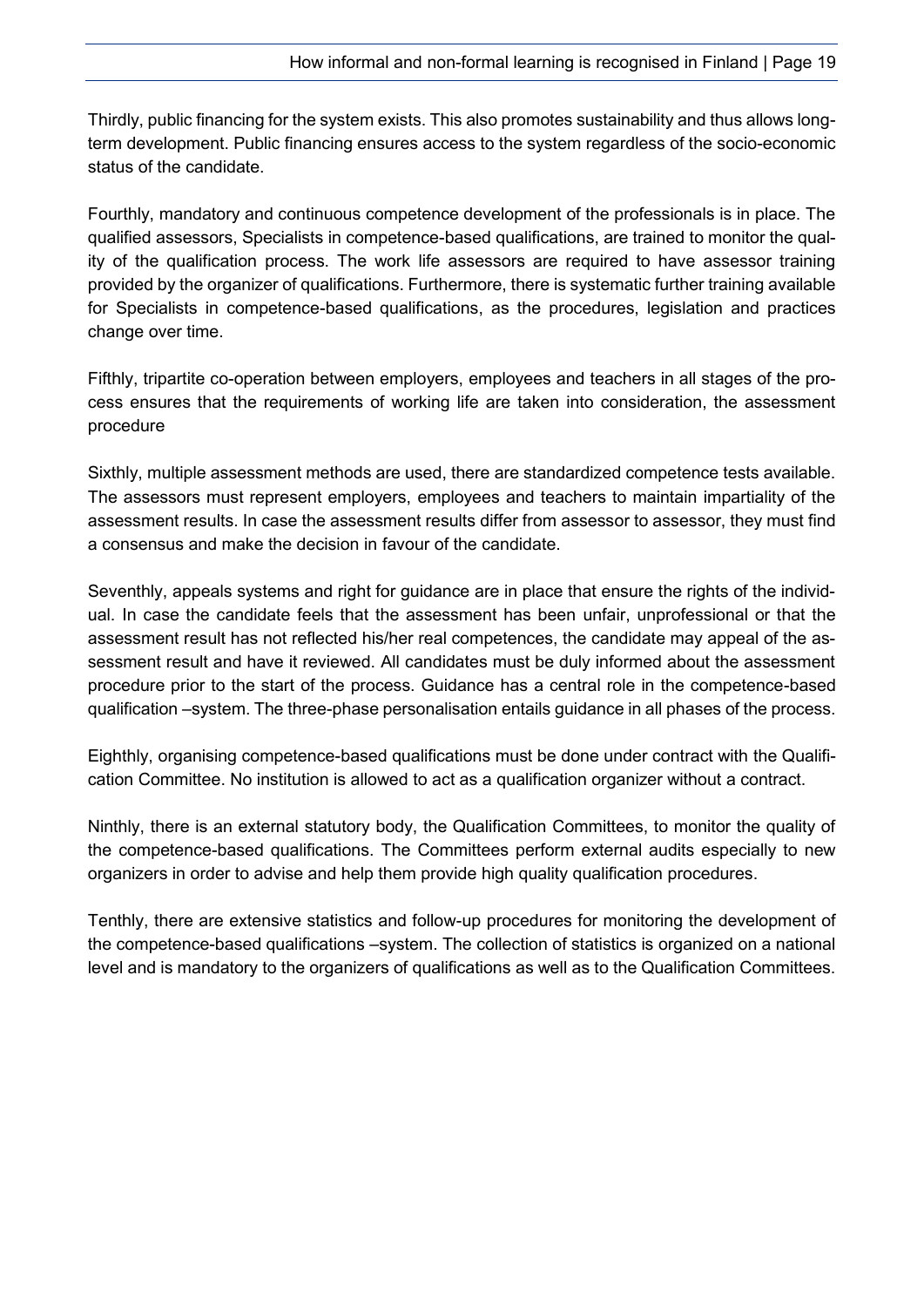#### <span id="page-21-0"></span>**3.5 Support structures**

#### <span id="page-21-1"></span>**3.5.1 Guidance and counselling**

In Finland the aim is that adult students receive personalized and customer oriented guidance and counselling services, teaching arrangements and other support measures. Guidance and counselling aims to take special circumstances into consideration. Such circumstance may be dyslexia, dysgraphia, and different cultural and/or linguistic background. In competence-based qualifications the three-phased personalisation applies guidance and counselling throughout the process. (CIMO 2012)

The organizers of competence-based qualifications have a responsibility to provide information and guidance to the candidates as follows. "In accordance with the contract for arranging competencebased qualifications, the organizer of the qualifications ensures that information and guidance are provided on the completion of the qualification in question, taking account of local and nationwide competence requirements in working life and the potential number of candidates completing a competence-based qualification. Individuals interested in completing a competence-based qualification and those applying to become candidates for doing so must also be provided with expert guidance when applying for a competence-based qualification and the related preparatory training." (The Finnish National Board of Education 2013: 49)

In the plan for arranging competence-based qualifications, the organizers of qualifications should consider the following aspects of guidance:

Organizers have to describe their resources for guidance activities and ascertain how guidance and advice will be provided to candidates in applying for a competence-based qualification and the related preparatory training, and in completing the competence-based qualification. They will also need to describe the forms of guidance (e.g. group guidance, individual guidance and on-line guidance) they will use. The plan must indicate the time allocated for providing guidance and advice and the level of competence of the persons providing the guidance. (The Finnish National Board of Education 2013: 53)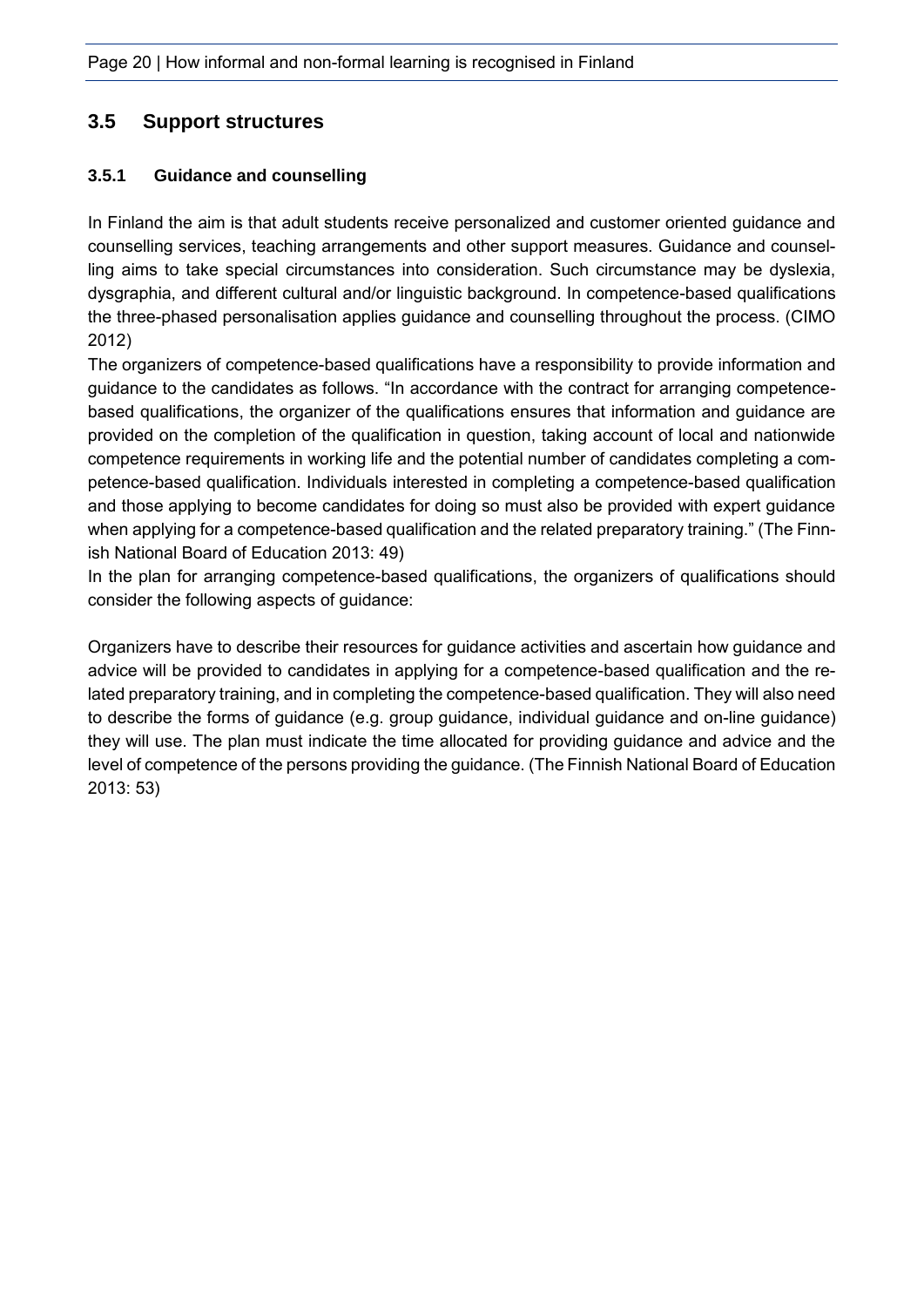#### <span id="page-22-0"></span>**3.5.2 Competences of guidance counsellors**

Working as a guidance counsellor in a school/educational institution in Finland requires a teacher's qualification supplemented by one of the following professional qualifications.

Most of the Finnish career practitioners have obtained their certificate within a work-based programme (60 ECTS). All of the programmes use a blended learning approach.

There are also two Master degree programmes available. The other programme provides a Master degree (180+120=300 ECTS), where students can have their major in either education, educational sociology or adult education. The pedagogical studies required for qualification as a teacher are also included in the training programme. The other programme is a two-year Master programme (120 ECTS) in guidance for those who already have a Bachelor degree in Education.

The above guidance counsellor training programmes have developed competence-based curricula. The training units cooperate in curriculum development and the following processes are embedded in both training programmes:

- Awareness of the society, educational system and the labour market
- Life span in societal and cultural contexts
- Theories in education, educational psychology, sociology and philosophy
- Theories in counselling
- Research in the field of counselling, promoting practice & research
- Counselling in practice, meeting the clients
- The work of a teacher
- Cross-sectoral networks in guidance and counselling<sup>4</sup>

#### <span id="page-22-1"></span>**3.5.3 Marketing and information**

In the guidelines for competence-based qualifications, marketing and information is the responsibility of the organizer of qualifications. It is in the interests of the organizers to market the qualifications effectively. The requirement for the organizers is that they cannot market the preparatory training solely, but they must describe the validation procedure in the marketing material as well. Majority of the organizers of competence-based qualifications are vocational colleges and they provide face-toface information, advice and counselling. The network of organizers covers the entire country.

For the unemployed, there is advice and information available about the competence-based qualifications in the employment offices. Often the regional employment authorities buy the validation and preparatory training services from the local organizers.

Labour unions and associations market the competence-based qualifications effectively on their websites and they provide advice and information to their members.

There are nationally managed websites for end users, the candidates, which provide accurate information on the qualifications and describe the validation procedures. There are also interactive services available on the web, where interested persons can ask questions regarding qualifications and the procedures and experts provide answers online.

-

<sup>4</sup> www.cimo.fi (accessed 26.9.2014)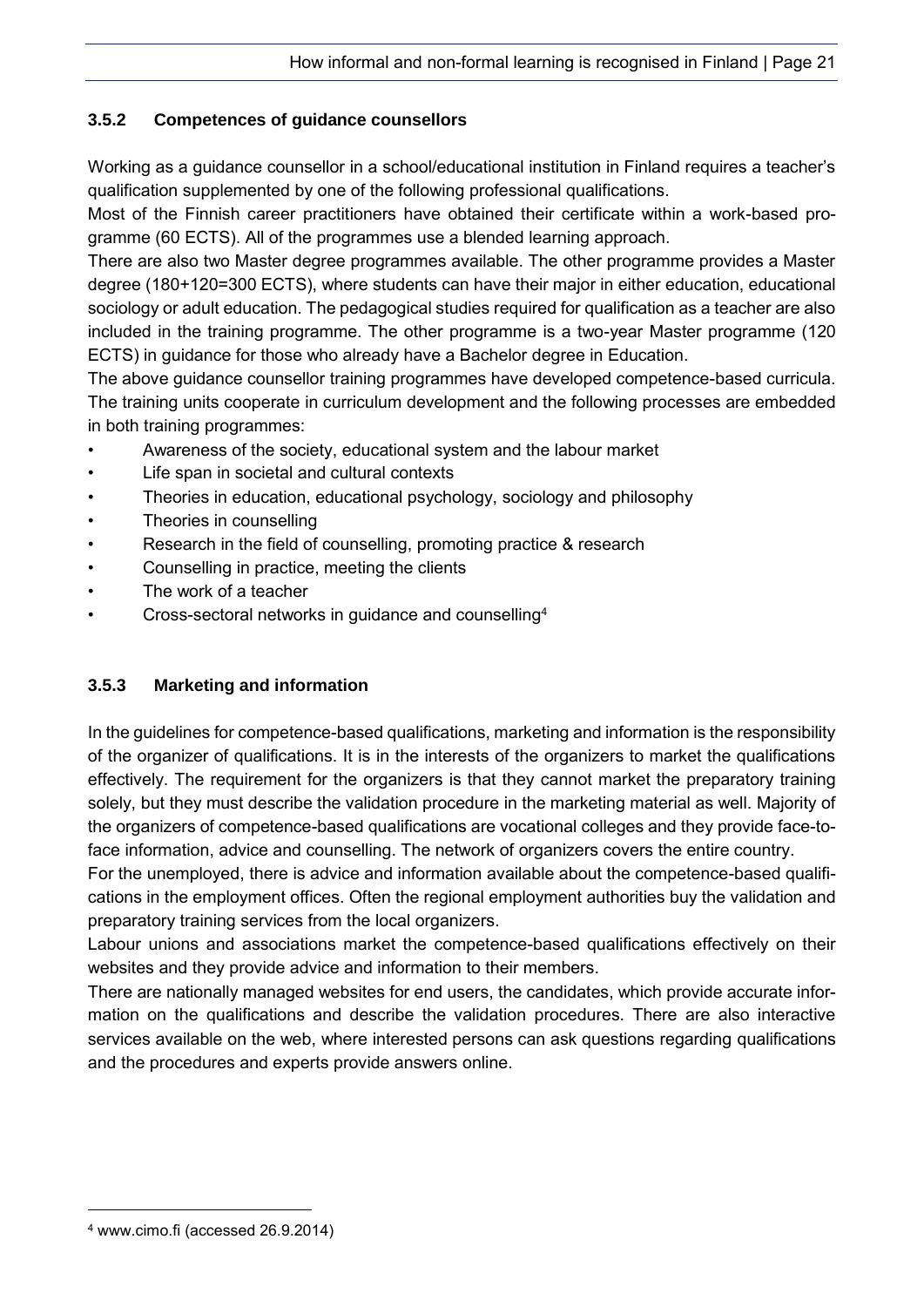#### <span id="page-23-0"></span>**3.5.4 Internet research results**

Three web searches were carried out. In the first web search, the search word was "näyttötutkinnot" (competence-based qualifications). That search resulted ca. 45 000 hits. The quality of the hits was relevant from the viewpoint of the candidate searching for information. Majority of the websites were the organizers' websites, describing what competence-based qualifications are available in their institution and how the qualifications can be taken. Secondly, the national information websites on competence-based qualifications were on top of the listing, providing relevant and unbiased information on the system. Thirdly, labour unions- and associations' websites reached the top results as well, promoting the qualification system and providing information to their members. The fourth category was paid commercials that were marketing the competence-based qualifications that their organization organized.

The second search word was "aiemmin opitun tunnistaminen ja tunnustaminen" (identification and recognition of prior learning). There were 15 400 hits. Majority of the results were guides, reports, projects or websites of educational authorities directed at practitioners. None of the results would have been very useful for a candidate searching for possibilities for validation.

The third search word was "osaamisen tunnustaminen" (recognition of competences). This combination resulted to over 120 000 hits, but the results were similar to the previous search. Many of the links were home pages of higher education institutions, describing validation principles in general in higher education or their own organization.

Competence-based qualifications as a concept is well-known in Finland and there is plenty of useful information available on the internet for the candidates as to what, where, when and how. Most of the organizers of competence-based qualifications have printed flyers that are available at the info desks of the organizing institutions, regional public authorities, guidance centres and employment offices. Organizers also place ads in newspapers promoting the qualifications and the opportunities for validation.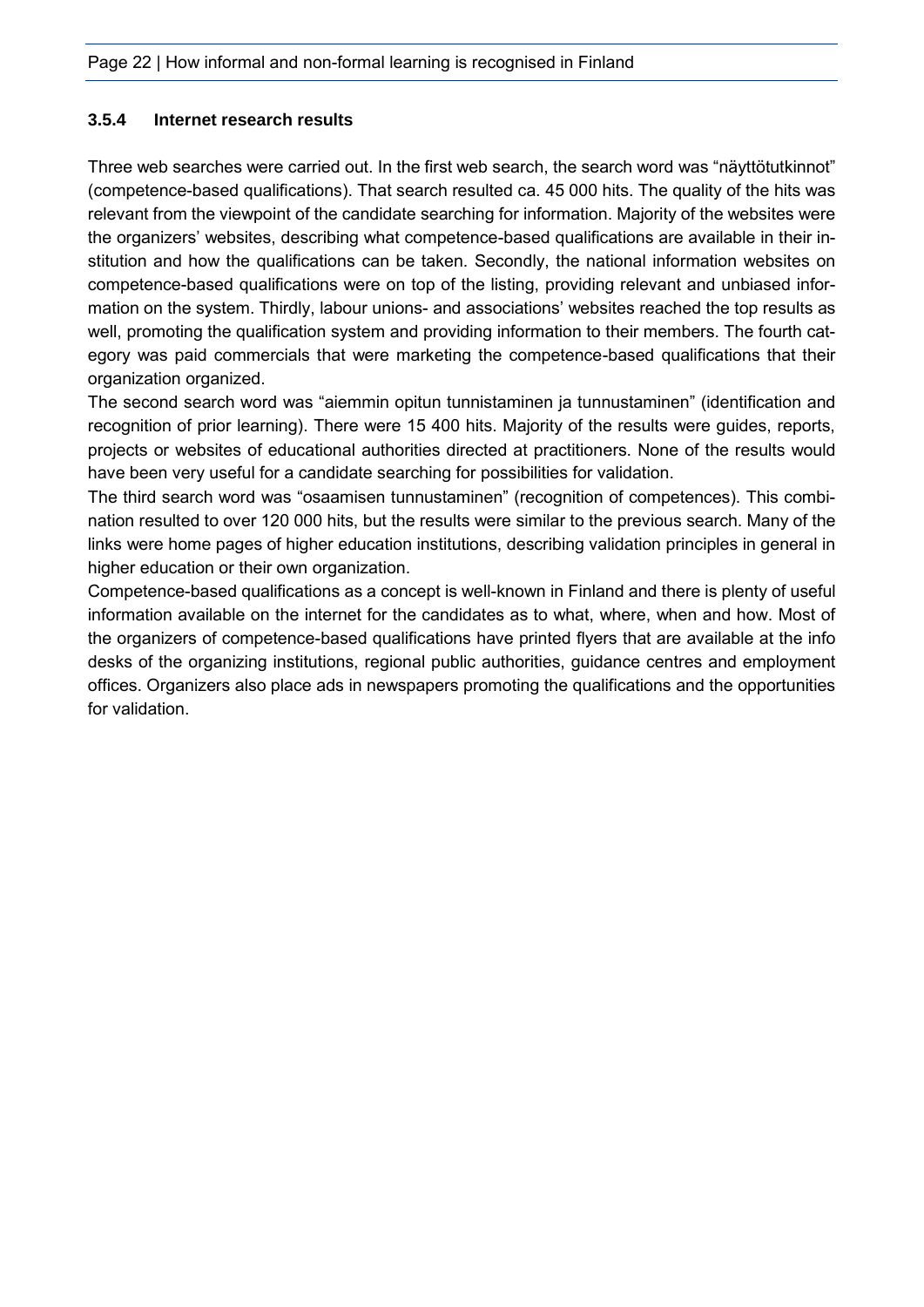Education policy positions on the validation of informally acquired competences

In Finland there is a common consensus regarding the importance of validation of non-formal and informal learning. The Competence Based Qualifications -system celebrates its twentieth anniversary in 2014. Despite the long history of the system, the development of Competence Based Qualifications -system has been a very dynamic one. The Qualification Requirements are updated on a regular basis depending on the needs of the working life; new regulations have been added to strengthen the centrality of the individual in the validation process (Regulation on Personalisation); the national guidelines are renewed every few years to provide proper guidance in the changing circumstances to the practitioners; qualified assessors and guidance counsellors are being trained continuously.

Finland has readily adopted the European policies and tools regarding validation of non-formal and informal learning and incorporated them in the Competence Based Qualifications -system. Finland was amongst the first countries in Europe to start systematically testing ECVET (already in 2006). The Finnish National Qualification Framework (NQF) is strongly linked with validation and embraces the notion not only in VET, but in all other sectors of education. This is promoting a common language and continuous learning paths for different education providers from Liberal Adult Education to VET and to Higher Education as well as working life.

Validation of non-formal and informal learning is also linked to other national policies and strategies than educational ones. The Lifelong Guidance Strategy also embraces validation of non-formal and informal learning, and there is a strong linkage between national guidance systems and validation. (Ministry of Education and Culture 2012)

The roles of different stakeholders in the Competence Based Qualifications are clearly defined and the stakeholders, including working life, have a similar view on the objectives of the system. This promotes the high market value of the Competence Based Qualifications and enhances trust between the actors.

In Finland, validation of non-formal and informal learning in VET is an established way of operation and forms the core of the entire qualification system. Other educational sectors are following along the same lines of development.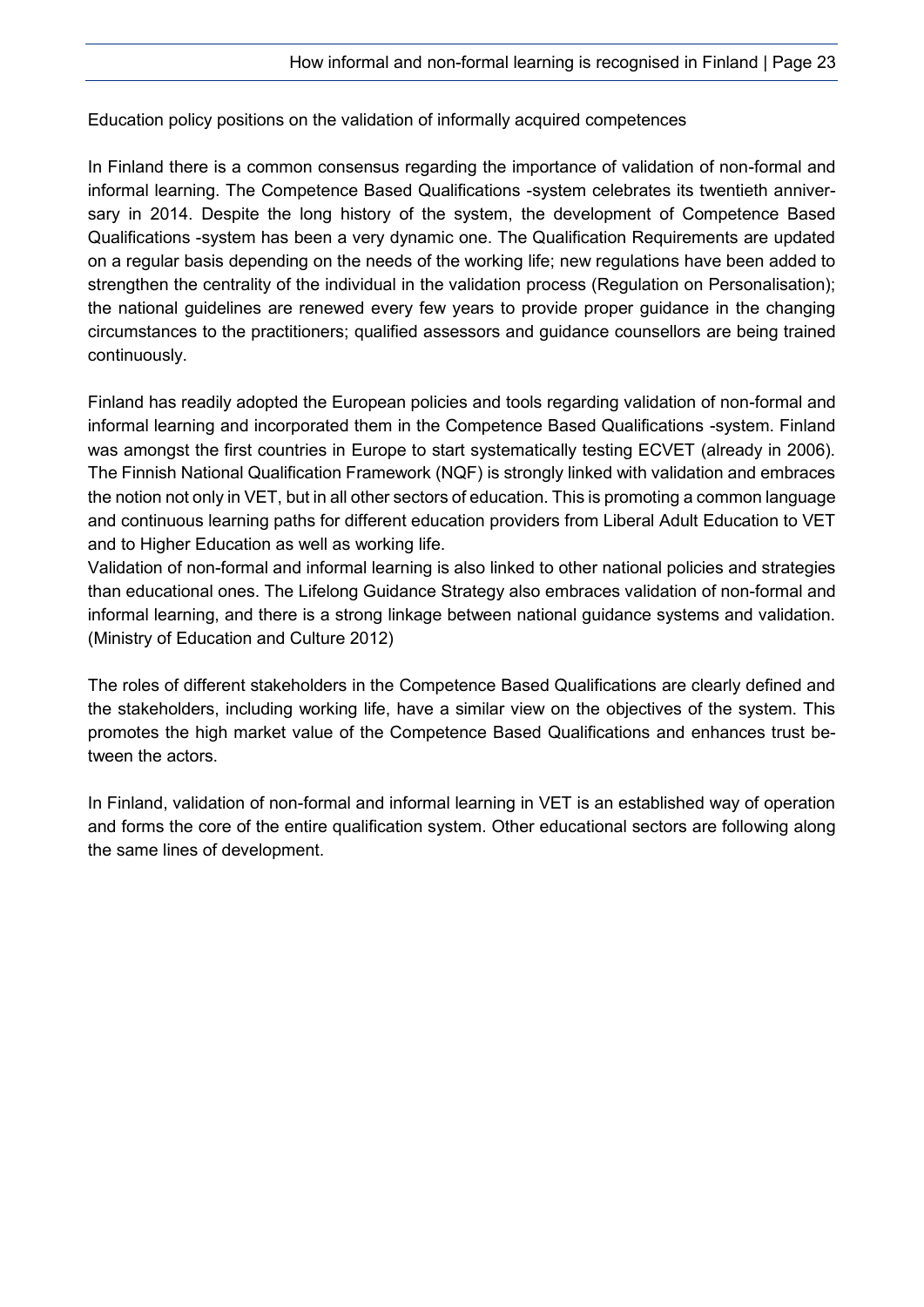## <span id="page-25-0"></span>**4 Summary and prospects**

Validation of competences in the process of guidance requires competence development for both professional guidance counsellors and other people engaged in guidance activities. Certification is often seen as the only aim of the validation procedure. In this case we are missing the true potential of recognition as a starting point for goal setting, learning and career planning. Identification and mapping of knowledge, skills and competences is a dialogue between the customer and the counsellor that aims at professional and personal development. (Ministry of Education and Culture 2012) Even though in the competence-based qualification system guidance is seen as an integral part of the process, it is not adequately defined, what the guidance should entail, what the aim of guidance in the validation process should be, what the competences of the guidance providers in validation should be. From time to time, the qualification system appears to be mechanistic and focus on the recognition and certification process instead of individual and professional development.

The competence-based qualifications are established and well known, there is a myriad of quality assurance mechanisms in place and the system is flexible and it takes individual needs into account. The system is transparent and sustainable. It has upgraded the competence level of hundreds of thousands of Finns and provided better-qualified and skilled workforce to the labour market. The system and the qualification requirements are under constant revision, which responds to the needs of the working life. The whole qualification system from planning to execution is carried out in cooperation with working life and other relevant stakeholders.

For any validation system to gain trust and high market value from all stakeholders, there should be proper legislation and policies, quality assurance mechanisms in place, constant competence development of professionals and sustainable co-operation structures with working life and other relevant stakeholders.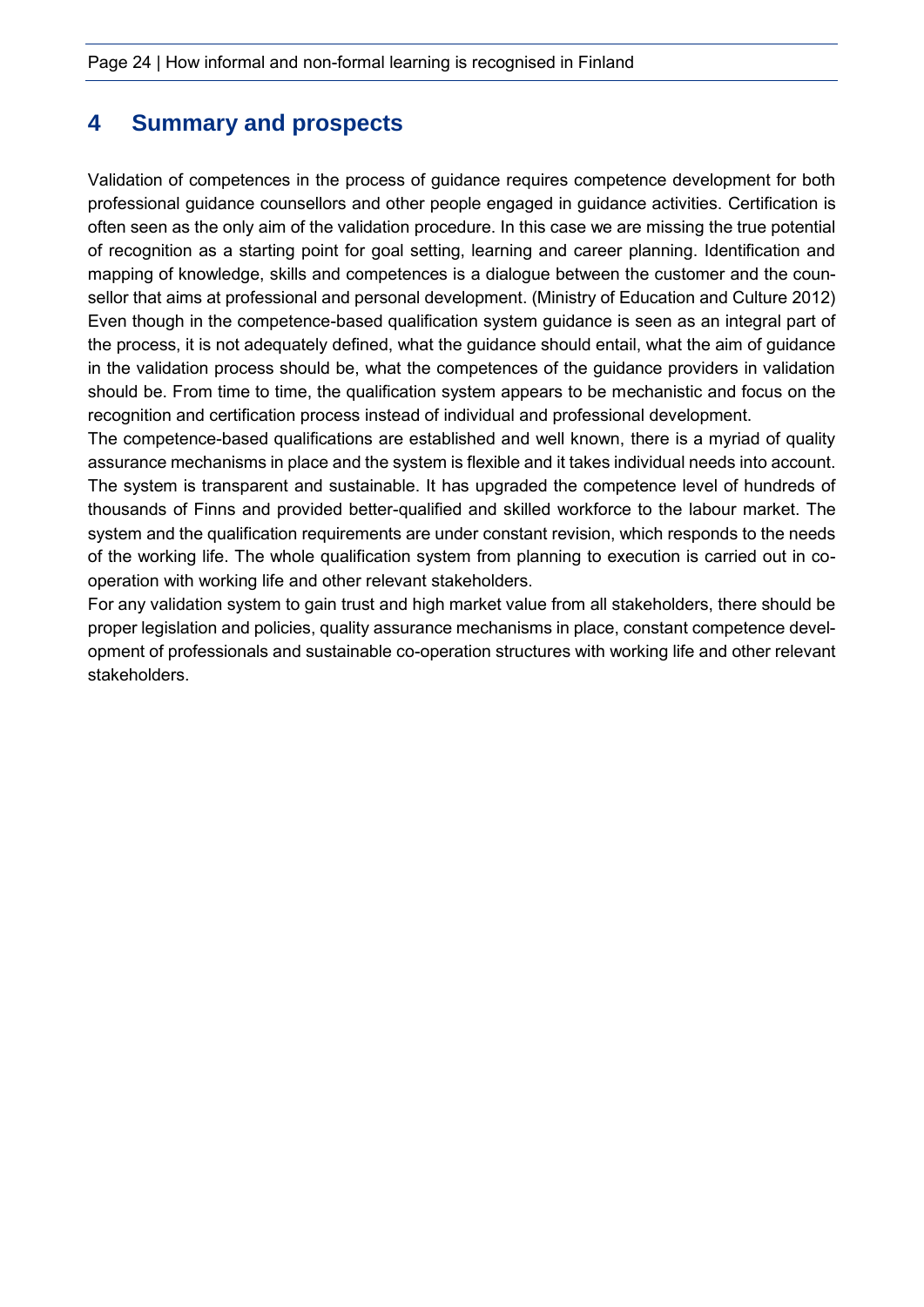## <span id="page-26-0"></span>**5 Case studies: Practical consequences of the core elements**

#### **Kira**

Kira (30) has two children (14 and 9 years old), she has completed the 9-year compulsory education, but has not had any further education or training because she was busy looking after her children. She has always done temporary work (as a temporary cleaner in different medical practices and as a care worker in a nursing home amongst others).

She received workplace induction training for these jobs, but no recognised form of professional qualification. Kira lives in a rural community in a district in Eastern Finland. The nearest large town (85,000 inhabitants) is approximately an hour away on public transport and there is a lack of nearby education opportunities and resources. Kira would have liked to train in the past. However, this would have been incompatible with childcare and difficult due to the long working hours and commuting time involved.

#### *Legal basis*

In Finland Kira has a statutory right to have her previously acquired skills and competences validated in the competence-based qualifications -system. When she enrols as a student in a VET college (or any other institution that organizes qualifications), she will automatically go through a personalisation process, in which her prior learning is identified, documented, assessed and certified in case she meets with the qualification requirements. She is also entitled to participate preparatory training for those competence areas that are deemed not to suffice to complete the qualification.

#### *Process*

Kira is once again unemployed and she goes to the local employment centre. She discusses the possibilities for qualifying when on unemployment benefit. The advisor in the employment centre thought it was a good idea. The advisor found out that in the local VET college arranged a Further Qualification for Institutional Cleaner. It was estimated that Kira would benefit from having a formal qualification and that there were plenty of job opportunities in the area. After a while, she received a letter from the employment office that she is able to start the qualification process whilst on unemployment benefit.

#### *Financing*

Kira will get her usual unemployment benefit and an additional nine euros per day for travel from home to the college and back, and for other possible expenses. The maximum time she can use the benefit for gaining a qualification is 24 months.

#### *Support*

Together with a vocational teacher and a guidance counsellor the validation of non-formal and informal learning process starts. The guidance and counselling needs were canvassed in one-to-one discussions, in learning ability tests and self-assessments. In the beginning of the process all the necessary documentation (work certificates, school certificates etc.) was collected and Kira started to compile her competence portfolio. It was assessed that she had some further learning to do to fulfil the qualification requirements. All of the missing competences were of such nature that it was decided that Kira would best learn and gain the competences by on-the-job-learning. She was allocated an on-the-job-learning position in a company for 4 months, where she was assigned a tutor, who made sure that she had the opportunity to learn and gain the missing competences. Actual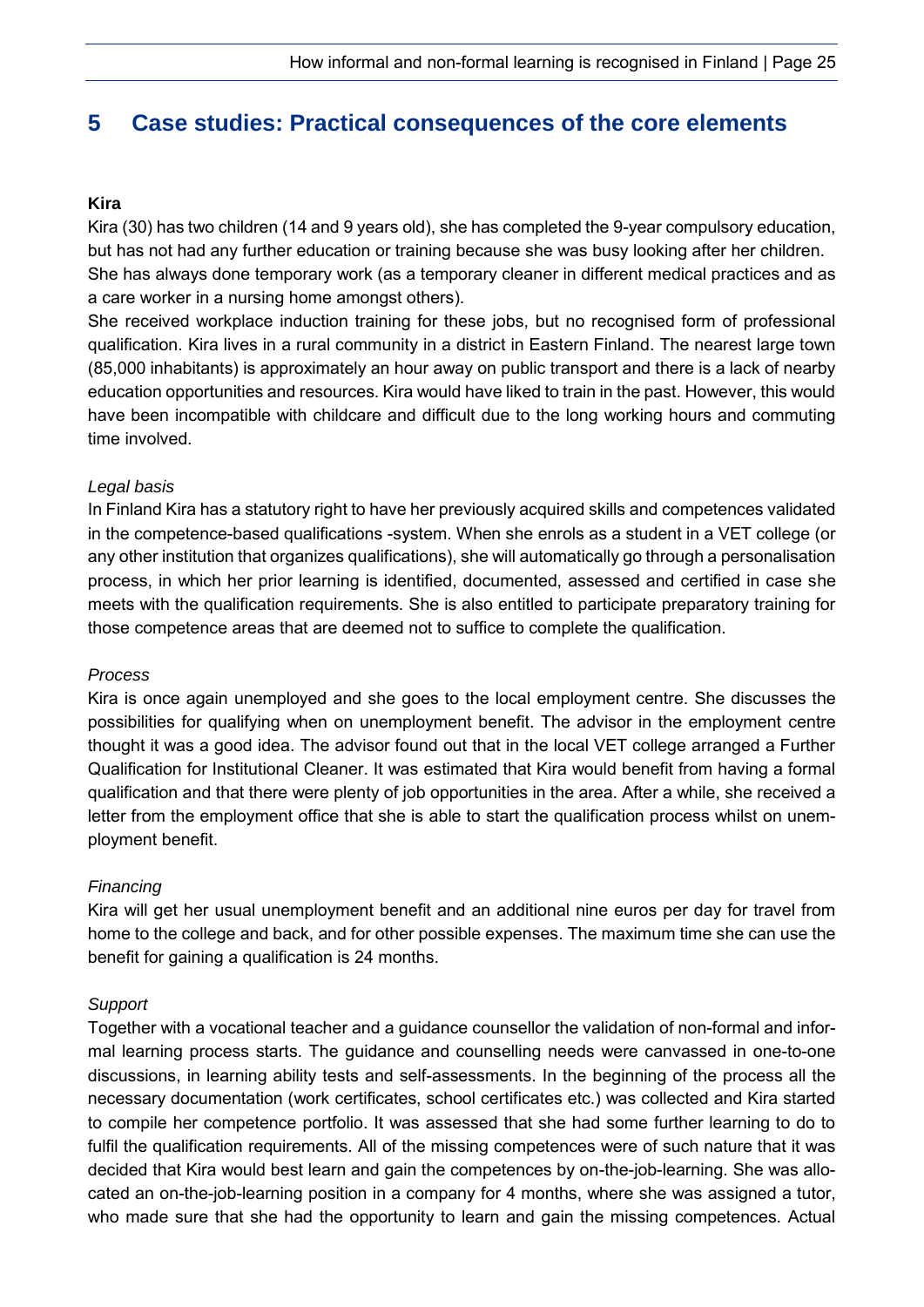schooling was not needed in this case at all. During this period she took the competence test according to the individualized plan and according to her own development. After the on-the-joblearning period in the company was over, she had taken all the required parts of the qualification in competence test and was a proud owner of a diploma for Further Qualification in Institutional Cleaning.

#### **Bastian**

Bastian (29) lives in a small town in the South of Finland. He finished the compulsory education, moved on to general upper secondary school and finished his matriculation exams. He then began training to be a nurse, but dropped out after a year.

After breaking off his professional training, Bastian managed to get a job in IT. He has gained four years' professional experience in a large industry company where he was responsible for network management and coordination of IT services.

Following job cuts and outsourcing of IT services, Bastian initially worked under an external service provider with a 12 month fixed-term employment contract. After this contract expired, he received no further offer of employment and has now been unemployed for the past five months.

Bastian has acquired expertise and experience in managing a small team and in network management thanks to working in this field for nearly 5 years. However, he has no formal proof of these skills apart from his employer reference.

#### *Legal basis*

In Finland Bastian has a statutory right to have his previously acquired skills and competences validated in the competence-based qualifications -system. When he enrols as a student in a VET college (or any other institution that organizes qualifications), he will automatically go through a personalisation process, in which his prior learning is identified, documented, assessed and certified in case he meets with the qualification requirements. He is also entitled to participate preparatory training for those competence areas that are deemed not to suffice to complete the qualification

#### *Process*

Bastian is unemployed and he goes to the local employment centre. He discusses the possibilities for taking a competence-based qualification in the IT-sector when on unemployment benefit. The advisor in the employment centre and Bastian discussed whether it would be better for his employability to resume to his nurse studies. However, Bastian said that he has no work experience in the field and has no economic opportunities to carry out full time studies for many years. The advisor found out that the local VET College arranged a Specialist Qualification for Information and Communications Technology, which would be suitable as Bastian had quite extensive work experience, including managerial experience in the field. It was estimated that Bastian would benefit from having a formal qualification and that there were some of job opportunities in the area. After a while, he received a letter from the employment office that he is able to start the qualification process whilst on unemployment benefit.

#### *Financing*

Bastian receives his normal unemployment benefits for 24 months and 9 euros for any transportation or any other expenses.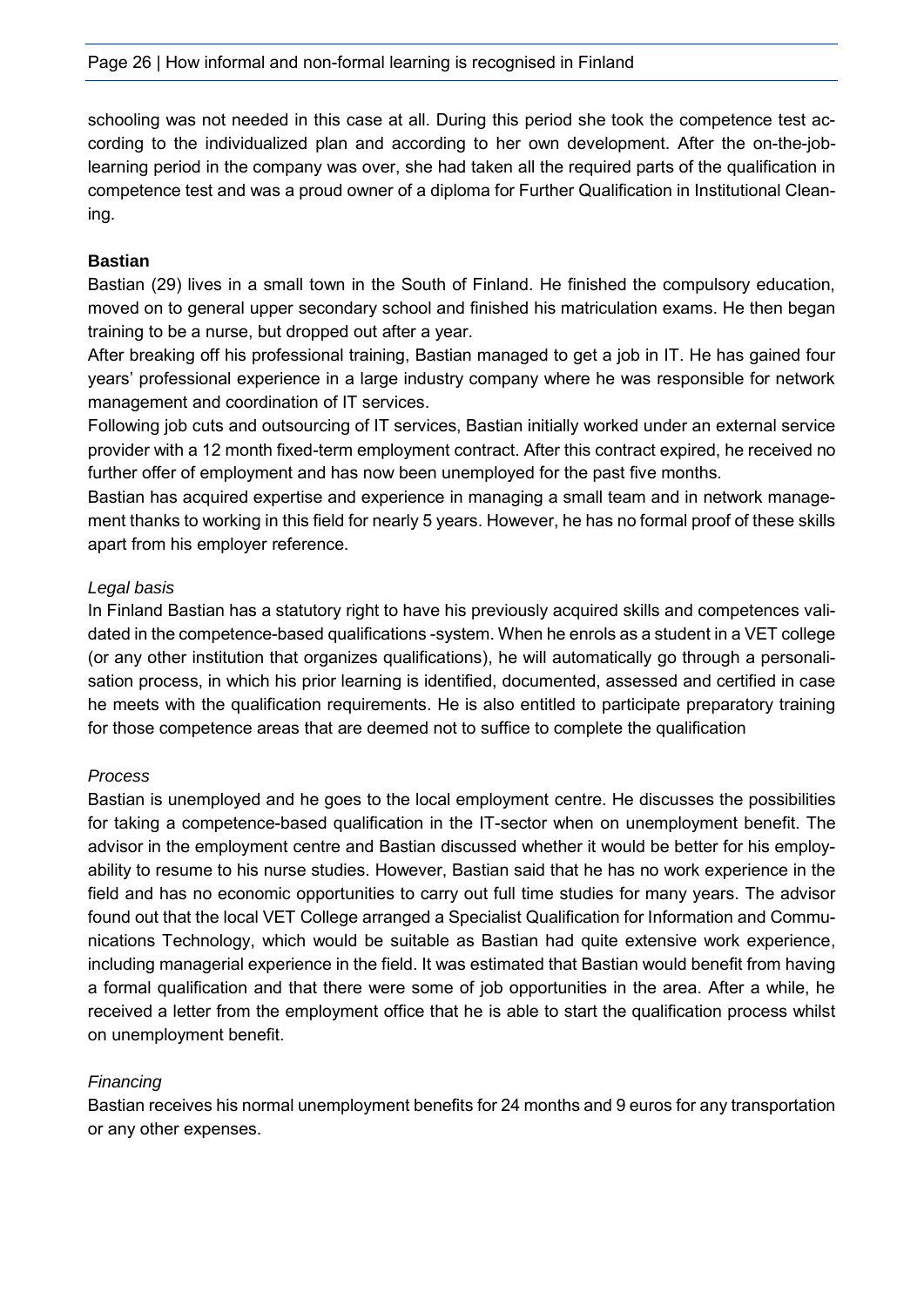#### *Support*

Together with a vocational teacher and a guidance counsellor the validation of non-formal and informal learning process starts.

The guidance and counselling needs were canvassed in one-to-one discussions, in learning ability tests and self-assessments. In the beginning of the process all the necessary documentation (work certificates, school certificates etc.) was collected and Bastian started to compile her competence portfolio. It was assessed that he should have all the necessary competences to meet with the qualification requirements, so no preparatory training was required.

Bastian was guided directly to make a competence test plan (where, how and when he could demonstrate his competences) and take the competence tests in an authentic working environment in a company that was co-operating with the VET college. Bastian was able to demonstrate his competences and fulfilled the qualification requirements.

The documentation and a proposal for a qualification were sent to the Qualification Committee and Bastian had his qualification in less than three months after his visit to the employment center.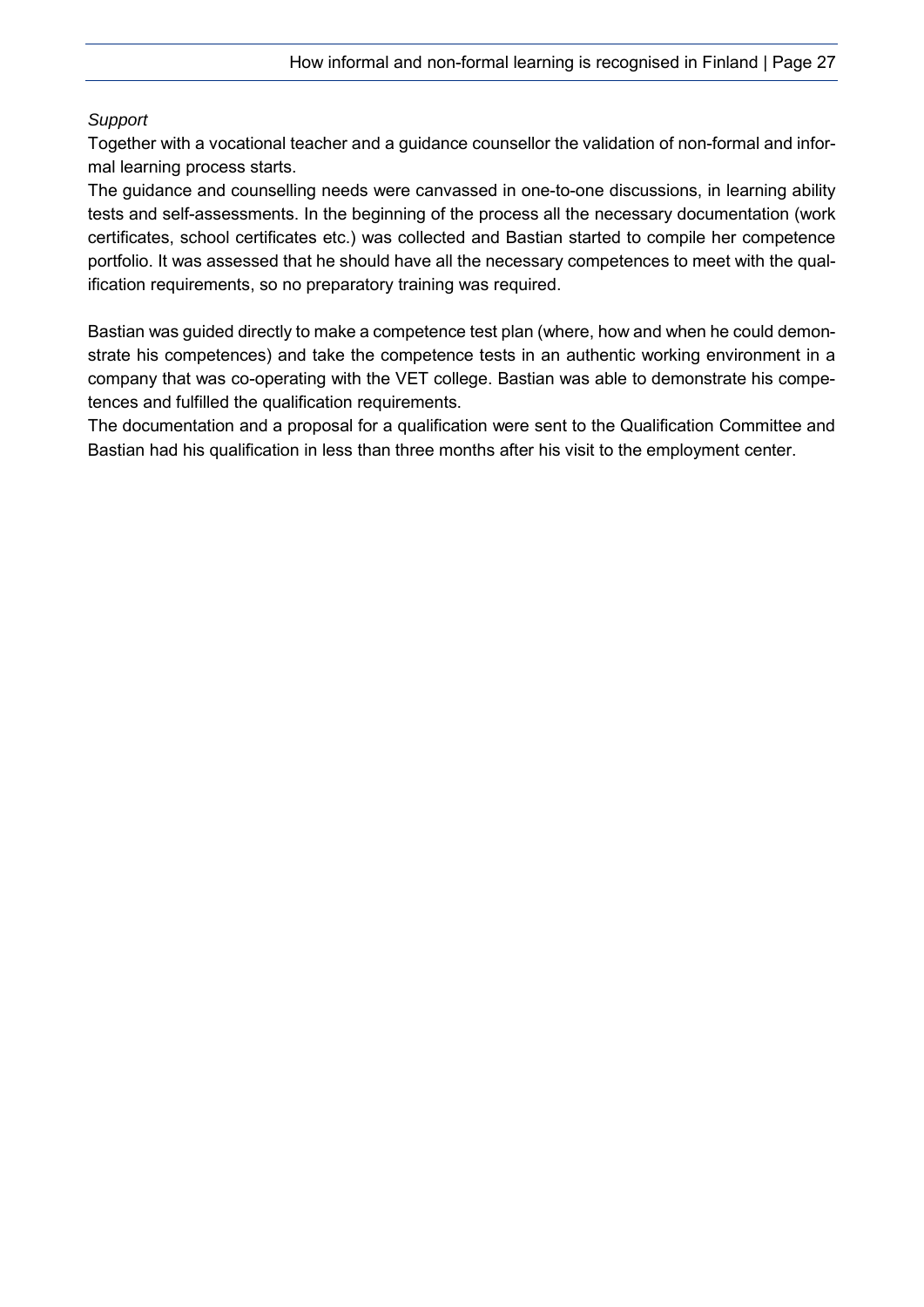## <span id="page-29-0"></span>**Reference List**

- Cimo. Lifelong Guidance in Finland. 2012. www.cimo.fi/instancedata/prime\_product\_julkaisu/cimo/embeds/cimowwwstructure/25493\_Lifelong\_guidance\_in\_Finland.pdf
- Finnish National Board of Education. Competence-based qualification Guide. Publications 2013. www.oph.fi/download/156393\_Competence-based\_qualification\_guide\_2.pdf
- Kalenius, Aleksi. 2014. Suomalaisten koulutusrakenteen kehitys 1970–2030. Opetus- ja kulttuuriministeriön julkaisuja 2014: 1. www.minedu.fi/export/sites/default/OPM/Julkaisut/2014/liitteet/okm01.pdf?lang=fi
- Ministry of Education. Aikaisemmin hankitun osaamisen tunnustaminen koulutusjärjestelmässä. Reports of the Ministry of Education, Finland 2004: 27. www.minedu.fi/export/sites/default/OPM/Julkaisut/2004/liitteet/opm\_212\_tr27.pdf?lang=fi
- Ministry of Education and Culture. Education and Research 2011–2016. A development plan. Reports of the Ministry of Education and Culture, Finland 2012:3. www.minedu.fi/OPM/Julkaisut/2012/Kehittamissuunnitelma.html?lang=fi&extra\_locale=en
- Opetushallitus. Näyttötutkintomestari, koulutusohjelma (25 op.). Määräykset ja ohjeet 2012: 43. www.oph.fi/download/144552\_Nayttotutkintomestari\_koulutusohjelma\_25\_op.\_.pdf
- Opetus- ja kulttuuriministeriö. Elinikäisen ohjauksen strategiset tavoitteet. Opetus- ja kulttuuriministeriön työryhmämuistioita ja selvityksiä 2011: 15. www.minedu.fi/export/sites/default/OPM/Julkaisut/2011/liitteet/tr15.pdf